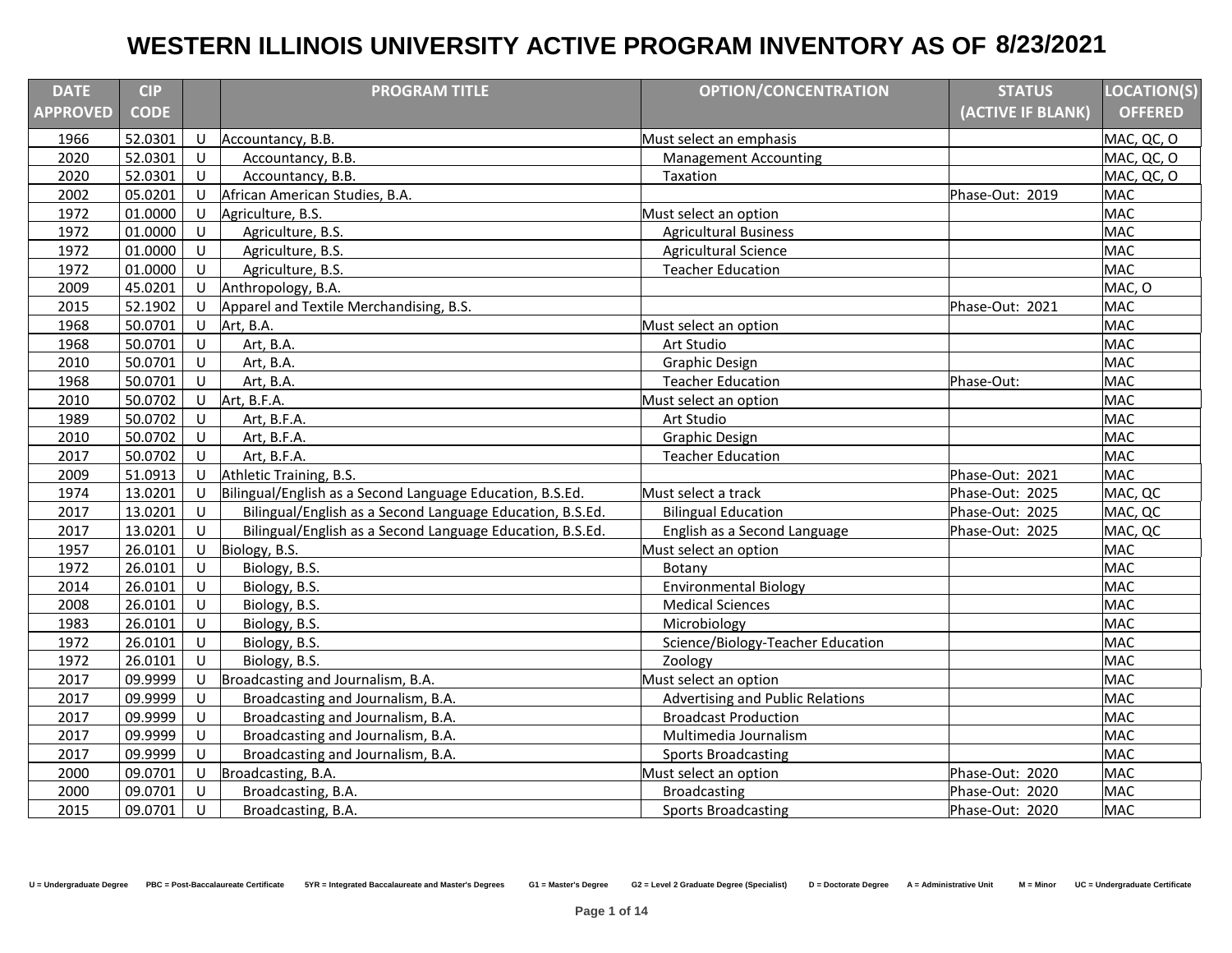| <b>DATE</b>     | <b>CIP</b>  |        | <b>PROGRAM TITLE</b>                         | <b>OPTION/CONCENTRATION</b>                          | <b>STATUS</b>     | <b>LOCATION(S)</b> |
|-----------------|-------------|--------|----------------------------------------------|------------------------------------------------------|-------------------|--------------------|
| <b>APPROVED</b> | <b>CODE</b> |        |                                              |                                                      | (ACTIVE IF BLANK) | <b>OFFERED</b>     |
| 2018            | 52.1302     | U      | Business Analytics, B.B.                     | Must select an emphasis                              |                   | <b>MAC</b>         |
| 2018            | 52.1302     | U      | Business Analytics, B.B.                     | <b>Applied Statistics</b>                            |                   | <b>MAC</b>         |
| 2018            | 52.1302     | U      | Business Analytics, B.B.                     | <b>Business</b>                                      |                   | <b>MAC</b>         |
| 2018            | 52.1302     | U      | <b>Business Analytics, B.B.</b>              | <b>Information Systems</b>                           |                   | <b>MAC</b>         |
| 2018            | 52.1302     | $\cup$ | Business Analytics, B.B.                     | <b>Supply Chain Management</b>                       |                   | <b>MAC</b>         |
| 1957            | 40.0501     | U      | Chemistry, B.S.                              | Must select an option                                |                   | <b>MAC</b>         |
| 2004            | 40.0501     | $\cup$ | Chemistry, B.S.                              | Biochemistry                                         |                   | <b>MAC</b>         |
| 1957            | 40.0501     | U      | Chemistry, B.S.                              | Chemistry                                            |                   | <b>MAC</b>         |
| 2011            | 40.0501     | U      | Chemistry, B.S.                              | Pharmacy                                             |                   | <b>MAC</b>         |
| 1957            | 40.0501     | $\cup$ | Chemistry, B.S.                              | Science/Chemistry-Teacher Education                  |                   | <b>MAC</b>         |
| 2019            | 14.0801     | U      | Civil Engineering, B.S.                      |                                                      |                   | QC                 |
| 1961            | 51.1005     | U      | Clinical Laboratory Science, B.S.            |                                                      |                   | <b>MAC</b>         |
| 1960            | 09.0101     | U      | Communication, B.A.                          |                                                      |                   | MAC, QC, O         |
| 1960            | 09.0101     | U      | Communication, B.A.                          | <b>Communication Studies</b>                         | Phase-Out:        | MAC, QC, O         |
| 2015            | 09.0101     | $\cup$ | Communication, B.A.                          | Interpersonal Communication and Processes Phase-Out: |                   | <b>MAC</b>         |
| 2018            | 09.0101     | U      | Communication, B.A.                          | Organizational Communication                         | Phase-Out:        | <b>MAC</b>         |
| 2015            | 09.0101     | U      | Communication, B.A.                          | Social Influence                                     | Phase-Out:        | <b>MAC</b>         |
| 1988            | 11.0101     | U      | Computer Science, B.S.                       | Must select an emphasis                              |                   | <b>MAC</b>         |
| 2019            | 11.0101     | U      | Computer Science, B.S.                       | <b>Big Data Technologies</b>                         |                   | <b>MAC</b>         |
| 1988            | 11.0101     | U      | Computer Science, B.S.                       | <b>Business</b>                                      | Phase-Out: 2021   | <b>MAC</b>         |
| 1971            | 11.0101     | $\cup$ | Computer Science, B.S.                       | Computer Science                                     |                   | <b>MAC</b>         |
| 2016            | 11.0101     | U      | Computer Science, B.S.                       | Cybersecurity                                        |                   | <b>MAC</b>         |
| 2004            | 52.2001     | U      | Construction and Facilities Management, B.S. | Must select an option                                |                   | <b>MAC</b>         |
| 2004            | 52.2001     | U      | Construction and Facilities Management, B.S. | <b>Construction Management</b>                       | Phase-Out:        | <b>MAC</b>         |
| 2014            | 52.2001     | $\cup$ | Construction and Facilities Management, B.S. | <b>Facilities Management</b>                         | Phase-Out:        | <b>MAC</b>         |
| 2006            | 11.1003     | U      | Cybersecurity, B.S.                          |                                                      |                   | <b>MAC</b>         |
| 2016            | 11.1003     | U      | Cybersecurity, B.S.                          | <b>Cyber Security</b>                                | Phase-Out: 2020   | <b>MAC</b>         |
| 2006            | 11.1003     | U      | Cybersecurity, B.S.                          | <b>Network Technologies</b>                          | Phase-Out: 2020   | <b>MAC</b>         |
| 1963            | 45.0601     | U      | Economics, B.A.                              |                                                      |                   | MAC, O             |
| 1966            | 52.0601     | U      | Economics, B.B.                              |                                                      |                   | MAC, O             |
| 2020            | 13.0607     | U      | Educational Studies, B.S.Ed.                 |                                                      |                   | <b>MAC</b>         |
| 2019            | 14.1001     | U      | Electrical Engineering, B.S.                 |                                                      |                   | QC                 |
| 1974            | 13.1202     | U      | Elementary Education, B.S.Ed.                | Must select an option                                |                   | MAC, QC            |
| 1974            | 13.1202     | U      | Elementary Education, B.S.Ed.                | Early Childhood Education                            |                   | MAC, QC            |
| 1933            | 13.1202     | U      | Elementary Education, B.S.Ed.                | <b>Elementary Education</b>                          |                   | MAC, QC            |
| 2021            | 13.1202     | $\cup$ | Elementary Education, B.S.Ed.                | English as a Second Language Education               |                   | MAC, QC            |
| 2021            | 13.1202     | U      | Elementary Education, B.S.Ed.                | <b>Multilingual Education</b>                        |                   | MAC, QC            |
| 2006            | 43.9999     | U      | Emergency Management, B.S.                   |                                                      |                   | <b>MAC</b>         |
| 1992            | 15.0000     | U      | Engineering Technology, B.S.                 |                                                      |                   | MAC, QC            |

U = Undergraduate Degree PBC = Post-Baccalaureate Certificate 5YR = Integrated Baccalaureate and Master's Degrees G1 = Master's Degree G2 = Level 2 Graduate Degree (Specialist) D = Doctorate Degree A = Administrative Unit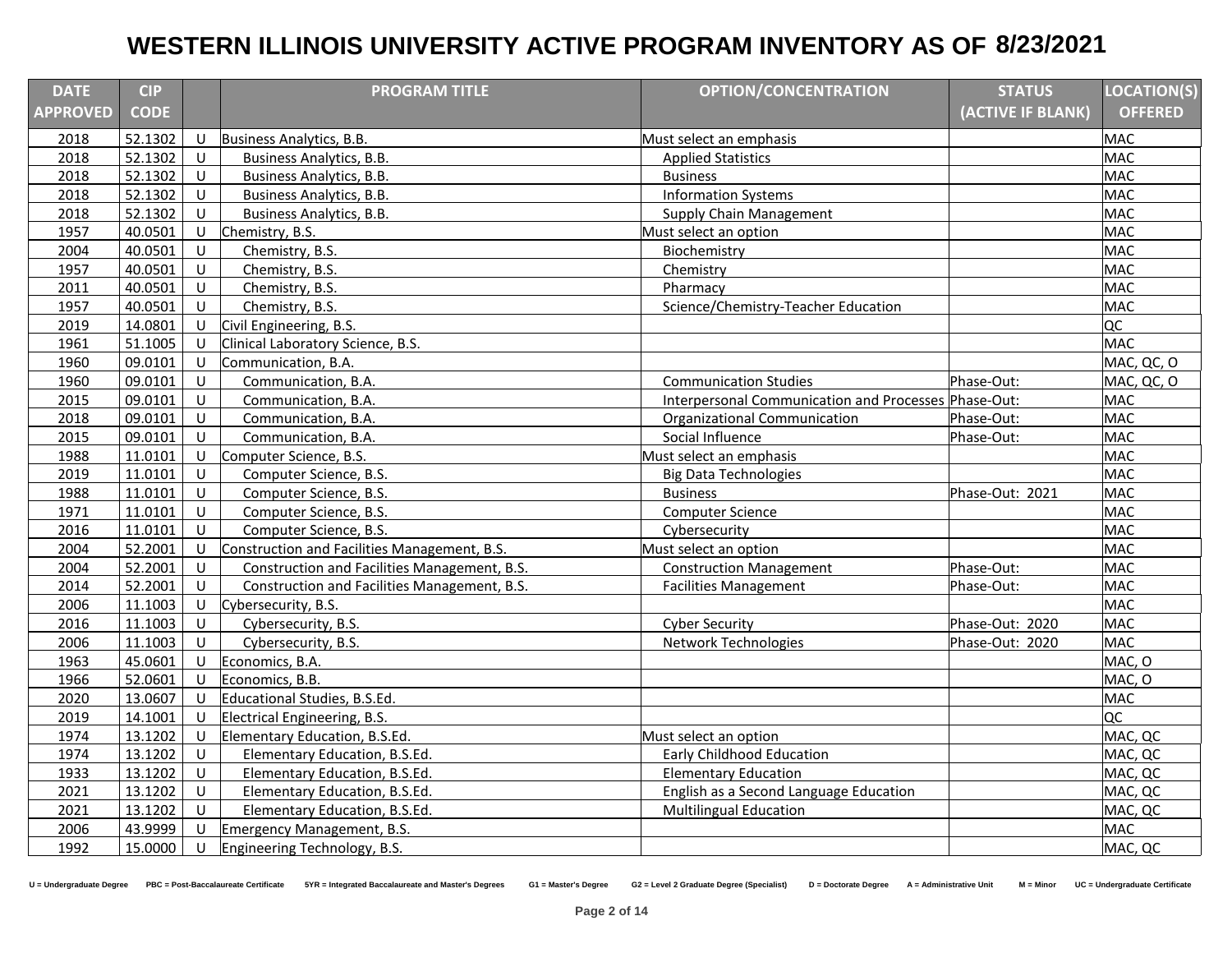| <b>DATE</b>     | <b>CIP</b>  |              | <b>PROGRAM TITLE</b>                 | <b>OPTION/CONCENTRATION</b>        | <b>STATUS</b>     | <b>LOCATION(S)</b> |
|-----------------|-------------|--------------|--------------------------------------|------------------------------------|-------------------|--------------------|
| <b>APPROVED</b> | <b>CODE</b> |              |                                      |                                    | (ACTIVE IF BLANK) | <b>OFFERED</b>     |
| 2008            | 14.0101     | U            | Engineering, B.S.                    | Must select an emphasis            |                   | loc                |
| 2016            | 14.0101     | U            | Engineering, B.S.                    | Civil Engineering                  | Phase-Out: 2022   | loc                |
| 2016            | 14.0101     | U            | Engineering, B.S.                    | <b>Electrical Engineering</b>      | Phase-Out: 2022   | QC                 |
| 2016            | 14.0101     | U            | Engineering, B.S.                    | <b>General Engineering</b>         |                   | <b>QC</b>          |
| 2016            | 14.0101     | $\cup$       | Engineering, B.S.                    | <b>Industrial Engineering</b>      |                   | loc                |
| 2016            | 14.0101     | U            | Engineering, B.S.                    | <b>Robotics Engineering</b>        | Phase-Out: 2022   | loc                |
| 1951            | 23.0101     | U            | English, B.A.                        | Must select an option              |                   | MAC, QC            |
| 2021            | 23.0101     | $\cup$       | English, B.A.                        | <b>Creative Writing</b>            |                   | MAC, QC            |
| 1986            | 23.0101     | U            | English, B.A.                        | Literature and Language            |                   | MAC, QC            |
| 2021            | 23.0101     | U            | English, B.A.                        | <b>Professional Writing</b>        |                   | MAC, QC            |
| 1951            | 23.0101     | U            | English, B.A.                        | <b>Teacher Education</b>           |                   | <b>MAC</b>         |
| 2009            | 31.0505     | U            | Exercise Science, B.S.               |                                    |                   | <b>MAC</b>         |
| 1962            | 19.0101     | U            | Family and Consumer Sciences, B.S.   | Must select an option              | Phase-Out: 2020   | <b>MAC</b>         |
| 1987            | 19.0101     | U            | Family and Consumer Sciences, B.S.   | Dietetics                          | Phase-Out: 2018   | <b>MAC</b>         |
| 1987            | 19.0101     | $\sf U$      | Family and Consumer Sciences, B.S.   | <b>Fashion Merchandising</b>       | Phase-Out: 2018   | <b>MAC</b>         |
| 1987            | 19.0101     | $\cup$       | Family and Consumer Sciences, B.S.   | <b>Hotel/Restaurant Management</b> | Phase-Out: 2018   | <b>MAC</b>         |
| 1966            | 52.0801     | U            | Finance, B.B.                        |                                    |                   | <b>MAC</b>         |
| 2013            | 43.0202     | U            | Fire Protection Services, B.S.       | Must select an option              |                   | MAC, O             |
| 2013            | 43.0202     | U            | Fire Protection Services, B.S.       | Fire Administration                |                   | MAC, O             |
| 2021            | 43.0202     | U            | Fire Protection Services, B.S.       | Fire Medic                         |                   | <b>MAC</b>         |
| 2013            | 43.0202     | U            | Fire Protection Services, B.S.       | Fire Science                       |                   | <b>MAC</b>         |
| 2013            | 16.0101     | U            | Foreign Languages and Cultures, B.A. | Must select an option              |                   | <b>MAC</b>         |
| 2013            | 16.0101     | U            | Foreign Languages and Cultures, B.A. | French                             |                   | <b>MAC</b>         |
| 2018            | 16.0101     | U            | Foreign Languages and Cultures, B.A. | <b>French Teacher Education</b>    |                   | <b>MAC</b>         |
| 2013            | 16.0101     | U            | Foreign Languages and Cultures, B.A. | German                             | Phase-Out: 2019   | <b>MAC</b>         |
| 2013            | 16.0101     | U            | Foreign Languages and Cultures, B.A. | Spanish                            |                   | <b>MAC</b>         |
| 2018            | 16.0101     | $\mathbf{U}$ | Foreign Languages and Cultures, B.A. | Spanish Teacher Education          |                   | <b>MAC</b>         |
| 2005            | 40.0599     | U            | Forensic Chemistry, B.S.             |                                    |                   | <b>MAC</b>         |
| 2013            | 13.1325     | U            | French Teacher Education, B.A.       |                                    | Phase-Out: 2022   | <b>MAC</b>         |
| 1957            | 16.0901     | U            | French, B.A.                         | Must select an option              | Phase-Out: 2018   | <b>MAC</b>         |
| 1957            | 16.0901     | U            | French, B.A.                         | French                             | Phase-Out: 2018   | <b>MAC</b>         |
| 1957            | 16.0901     | U            | French, B.A.                         | <b>Teacher Education</b>           | Phase-Out: 2018   | <b>MAC</b>         |
| 1973            | 24.0199     | U            | General Studies, B.A.                |                                    |                   | MAC, QC, O         |
| 1957            | 45.0702     | U            | Geographic Information Science, B.S. | Must select an option              |                   | MAC, O             |
| 2017            | 45.0702     | U            | Geographic Information Science, B.S. | Geoenrironment and Planning        |                   | MAC, O             |
| 2017            | 45.0702     | $\cup$       | Geographic Information Science, B.S. | <b>Geospatial Science</b>          |                   | MAC, O             |
| 2012            | 40.0601     | U            | Geology, B.S.                        | Must select an option              |                   | <b>MAC</b>         |
| 2019            | 40.0601     | U            | Geology, B.S.                        | <b>Environmental Geology</b>       |                   | <b>MAC</b>         |
| 1966            | 40.0601     | U            | Geology, B.S.                        | Geology                            |                   | <b>MAC</b>         |
| 2012            | 40.0601     | U            | Geology, B.S.                        | Paleontology                       |                   | <b>MAC</b>         |

U = Undergraduate Degree PBC = Post-Baccalaureate Certificate 5YR = Integrated Baccalaureate and Master's Degrees G1 = Master's Degree G2 = Level 2 Graduate Degree (Specialist) D = Doctorate Degree A = Administrative Unit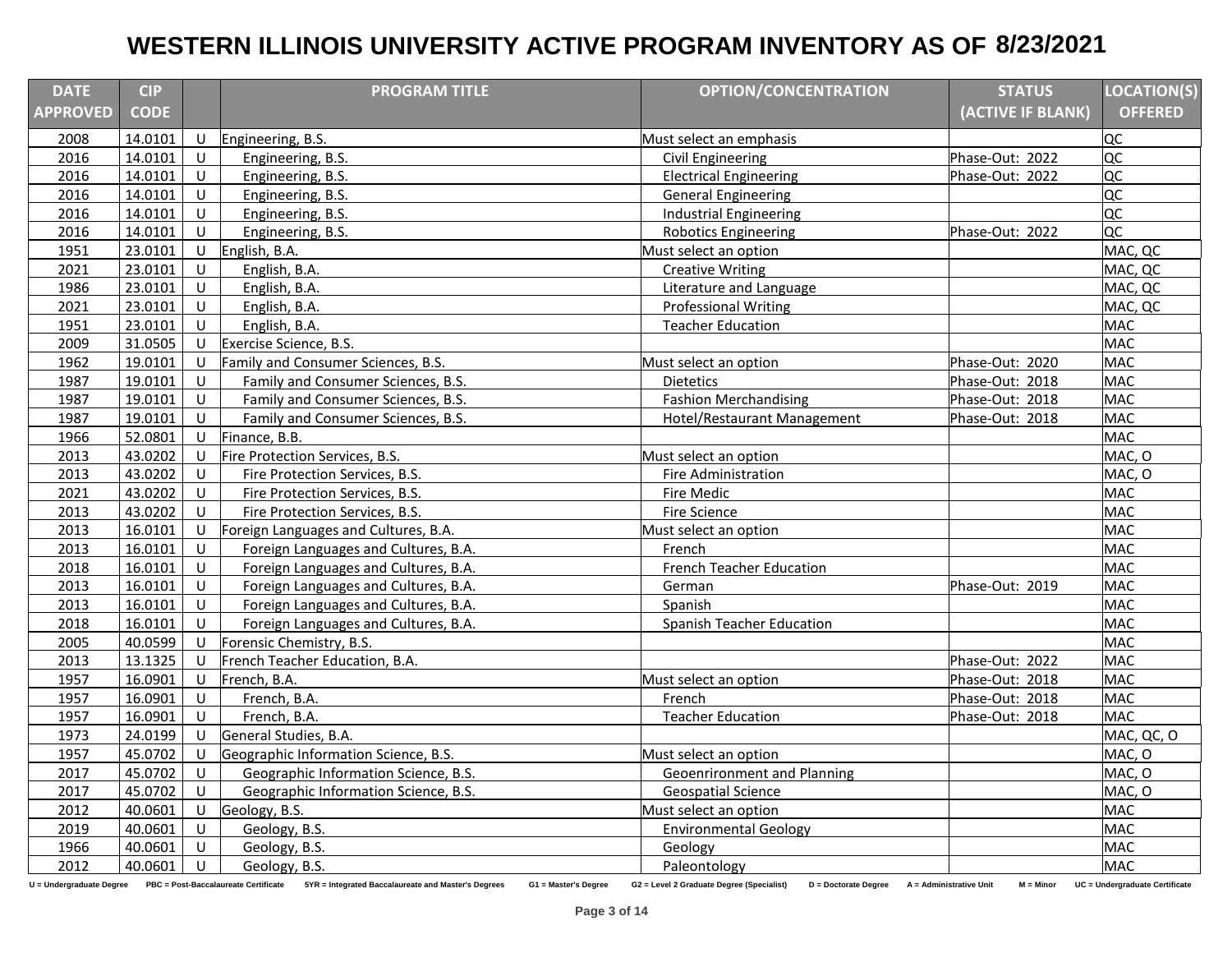| <b>DATE</b>     | <b>CIP</b>  |         | <b>PROGRAM TITLE</b>                             | <b>OPTION/CONCENTRATION</b>              | <b>STATUS</b>      | <b>LOCATION(S)</b> |
|-----------------|-------------|---------|--------------------------------------------------|------------------------------------------|--------------------|--------------------|
| <b>APPROVED</b> | <b>CODE</b> |         |                                                  |                                          | (ACTIVE IF BLANK)  | <b>OFFERED</b>     |
| 2002            | 10.0305     | U       | Graphic Communication, B.S.                      |                                          | Phase-Out: 2023    | <b>MAC</b>         |
| 1999            | 51.0701     | U       | Health Services Management, B.S.                 |                                          |                    | <b>MAC</b>         |
| 1957            | 54.0101     | U       | History, B.A.                                    | Must select an option                    |                    | <b>MAC</b>         |
| 1957            | 54.0101     | U       | History, B.A.                                    | History                                  |                    | <b>MAC</b>         |
| 2010            | 54.0101     | U       | History, B.A.                                    | Pre-Law                                  |                    | <b>MAC</b>         |
| 1957            | 54.0101     | U       | History, B.A.                                    | <b>Teacher Education</b>                 |                    | <b>MAC</b>         |
| 2015            | 52.0901     | U       | Hospitality Management, B.S.                     |                                          | Phase-Out: 2024    | <b>MAC</b>         |
| 1966            | 52.1001     | U       | Human Resource Management, B.B.                  |                                          |                    | MAC, QC, O         |
| 1969            | 11.0103     | U       | Information Systems, B.S.                        | Must select an emphasis                  |                    | MAC, QC            |
| 2016            | 11.0103     | U       | Information Systems, B.S.                        | Cybersecurity                            |                    | <b>MAC</b>         |
| 1969            | 11.0103     | U       | Information Systems, B.S.                        | <b>Information Systems</b>               |                    | MAC, QC            |
| 1971            | 30.0000     | U       | Interdisciplinary Studies, B.A.                  | Must select a concentration              | Phase-Out: 2022    | MAC, O             |
| 1971            | 30.0000     | $\cup$  | Interdisciplinary Studies, B.A.                  | <b>Interdisciplinary Studies</b>         | Phase-Out: 2022    | MAC, O             |
| 2008            | 30.0000     | U       | Interdisciplinary Studies, B.A.                  | Youth Leadership                         | Phase-Out: 2022    | <b>MAC</b>         |
| 2009            | 30.0000     | U       | Interdisciplinary Studies, B.S.                  | Must select a concentration              | Temp Suspend: 2020 | MAC, O             |
| 2009            | 30.0000     | U       | Interdisciplinary Studies, B.S.                  | <b>Interdisciplinary Studies</b>         | Phase-Out: 2022    | MAC, O             |
| 2009            | 30.0000     | $\cup$  | Interdisciplinary Studies, B.S.                  | Renewable Energy and Biofuels Technology | Temp Suspend: 2020 | <b>MAC</b>         |
| 2009            | 30.0000     | U       | Interdisciplinary Studies, B.S.                  | Renewable Energy and Wind Technology     | Temp Suspend: 2020 | <b>MAC</b>         |
| 2009            | 30.0000     | U       | Interdisciplinary Studies, B.S.                  | Renewable Energy Policy/Planning/Mgt     | Temp Suspend: 2020 | <b>MAC</b>         |
| 1988            | 09.0401     | U       | Journalism, B.A.                                 |                                          | Phase-Out: 2020    | <b>MAC</b>         |
| 1967            | 43.0103     | U       | Law Enforcement and Justice Administration, B.S. |                                          |                    | MAC, QC, O         |
| 2007            | 24.0101     | U       | Liberal Arts and Sciences, B.L.A.S.              | Must select an emphasis                  |                    | MAC, QC            |
| 2007            | 24.0101     | U       | Liberal Arts and Sciences, B.L.A.S.              | <b>Environmental Studies</b>             | Phase-Out: 2021    | MAC, QC            |
| 2007            | 24.0101     | $\cup$  | Liberal Arts and Sciences, B.L.A.S.              | <b>Multidisciplinary Studies</b>         | Phase-Out: 2021    | MAC, QC            |
| 2007            | 24.0101     | $\sf U$ | Liberal Arts and Sciences, B.L.A.S.              | <b>Paired Minors</b>                     |                    | MAC, QC            |
| 2015            | 24.0101     | U       | Liberal Arts and Sciences, B.L.A.S.              | Peace Corps                              |                    | MAC, QC            |
| 1966            | 52.0201     | U       | Management, B.B.                                 |                                          |                    | MAC, QC, O         |
| 1966            | 52.1401     | U       | Marketing, B.B.                                  | Must select an option                    |                    | MAC, O             |
| 1966            | 52.1401     | $\sf U$ | Marketing, B.B.                                  | <b>Enterprise Marketing</b>              |                    | MAC, O             |
| 2016            | 52.1401     | U       | Marketing, B.B.                                  | <b>Marketing Technology</b>              |                    | <b>MAC</b>         |
| 2019            | 52.1401     | U       | Marketing, B.B.                                  | <b>Omni-Channel Marketing</b>            |                    | <b>MAC</b>         |
| 1961            | 27.0101     | U       | Mathematics, B.S.                                | Must select an option                    |                    | <b>MAC</b>         |
| 2019            | 27.0101     | $\cup$  | Mathematics, B.S.                                | <b>Actuarial Science</b>                 |                    | <b>MAC</b>         |
| 2014            | 27.0101     | U       | Mathematics, B.S.                                | Data Science and Statistics              |                    | <b>MAC</b>         |
| 1961            | 27.0101     | $\sf U$ | Mathematics, B.S.                                | Mathematics                              |                    | MAC                |
| 1961            | 27.0101     | U       | Mathematics, B.S.                                | <b>Teacher Education</b>                 |                    | <b>MAC</b>         |
| 2016            | 14.1901     | U       | Mechanical Engineering, B.S.                     | Must select an emphasis                  |                    | QC                 |
| 2016            | 14.1901     | U       | Mechanical Engineering, B.S.                     | Design Engineering                       |                    | QC                 |
| 2016            | 14.1901     | U       | Mechanical Engineering, B.S.                     | <b>Manufacturing Engineering</b>         |                    | QC                 |
| 2016            | 14.1901     | U       | Mechanical Engineering, B.S.                     | <b>Robotics Engineering</b>              |                    | QC                 |

U = Undergraduate Degree PBC = Post-Baccalaureate Certificate 5YR = Integrated Baccalaureate and Master's Degrees G1 = Master's Degree G2 = Level 2 Graduate Degree (Specialist) D = Doctorate Degree A = Administrative Unit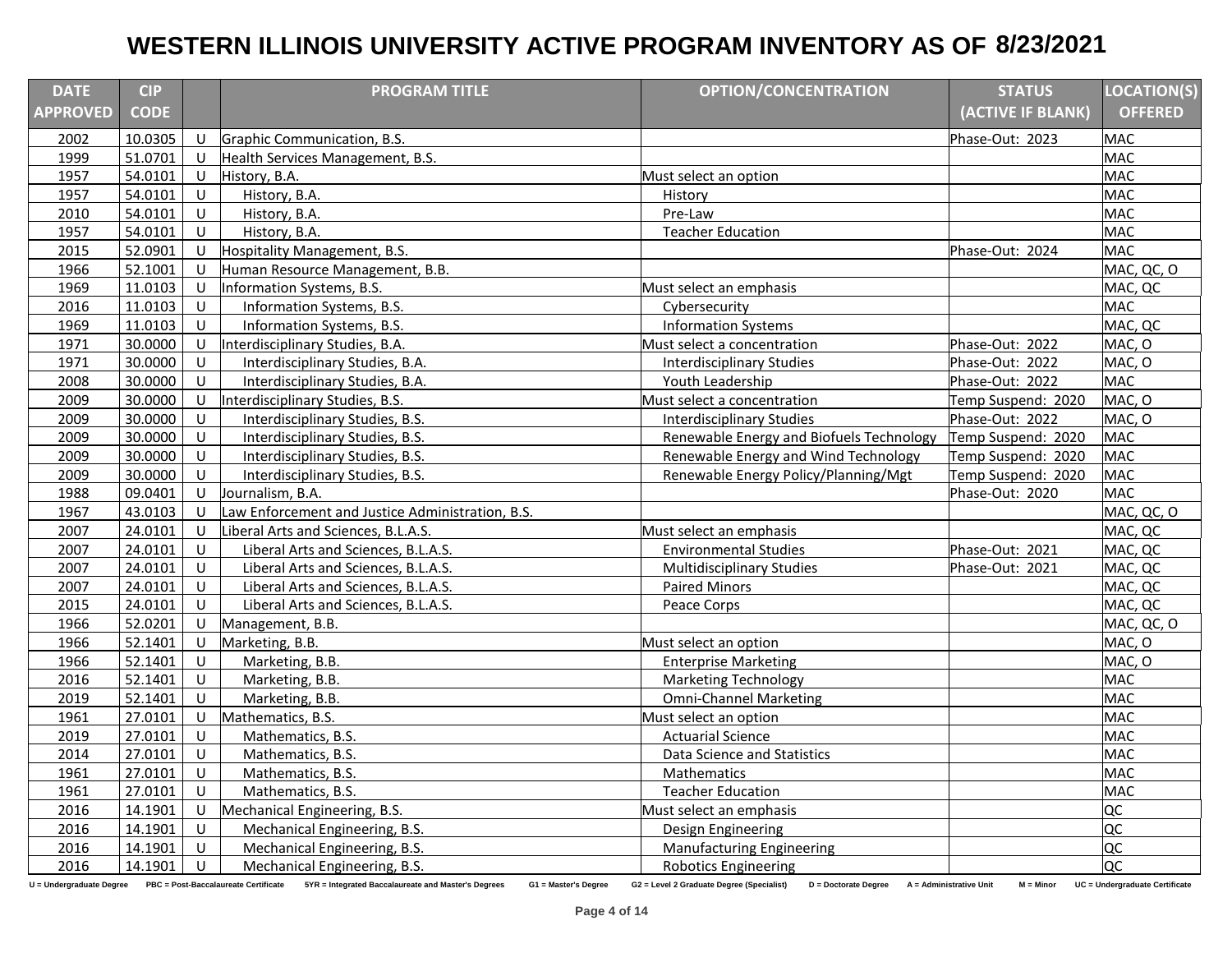| <b>DATE</b>     | <b>CIP</b>  |              | <b>PROGRAM TITLE</b>                       | <b>OPTION/CONCENTRATION</b>                         | <b>STATUS</b>     | <b>LOCATION(S)</b> |
|-----------------|-------------|--------------|--------------------------------------------|-----------------------------------------------------|-------------------|--------------------|
| <b>APPROVED</b> | <b>CODE</b> |              |                                            |                                                     | (ACTIVE IF BLANK) | <b>OFFERED</b>     |
| 1996            | 13.0501     | U            | Media and Instructional Technology, B.S.   |                                                     | Phase-Out: 2017   | <b>MAC</b>         |
| 2003            | 40.0404     | $\cup$       | Meteorology, B.S.                          | Must select an option                               |                   | <b>MAC</b>         |
| 2020            | 40.0404     | $\cup$       | Meteorology, B.S.                          | <b>Applied Meteorology</b>                          |                   | <b>MAC</b>         |
| 2020            | 40.0404     | U            | Meteorology, B.S.                          | <b>Operational Meteorology</b>                      |                   | <b>MAC</b>         |
| 2016            | 13.1203     | U            | Middle Level Education, B.S.Ed.            | Must select an emphasis                             |                   | <b>MAC</b>         |
| 2016            | 13.1203     | U            | Middle Level Education, B.S.Ed.            | <b>Literacy Endorsement</b>                         |                   | <b>MAC</b>         |
| 2016            | 13.1203     | U            | Middle Level Education, B.S.Ed.            | <b>Mathematics Endorsement</b>                      |                   | <b>MAC</b>         |
| 2016            | 13.1203     | U            | Middle Level Education, B.S.Ed.            | Science Endorsement                                 |                   | <b>MAC</b>         |
| 2016            | 13.1203     | $\cup$       | Middle Level Education, B.S.Ed.            | Social Studies Endorsement                          |                   | <b>MAC</b>         |
| 1986            | 50.0903     | $\cup$       | Music, B.                                  | Must select an option                               |                   | <b>MAC</b>         |
| 2005            | 50.0903     | U            | Music, B.                                  | <b>Applied Music</b>                                |                   | <b>MAC</b>         |
| 1986            | 50.0903     | U            | Music, B.                                  | <b>Music Business</b>                               |                   | <b>MAC</b>         |
| 1967            | 50.0903     | U            | Music, B.                                  | <b>Music Therapy</b>                                |                   | <b>MAC</b>         |
| 2005            | 50.0903     | U            | Music, B.                                  | <b>Teacher Education</b>                            |                   | <b>MAC</b>         |
| 1967            | 50.0901     | U            | Music, B.A.                                |                                                     | Phase-Out: 2017   | <b>MAC</b>         |
| 2002            | 50.9999     | U            | Musical Theatre, B.F.A.                    |                                                     |                   | <b>MAC</b>         |
| 2007            | 51.3801     | U            | Nursing, B.S.N.                            | Must select an emphasis                             |                   | MAC, O             |
| 2008            | 51.3801     | U            | Nursing, B.S.N.                            | 4-Year Completion (Pre-Licensure)                   |                   | <b>MAC</b>         |
| 2007            | 51.3801     | U            | Nursing, B.S.N.                            | RN to BSN Completion                                |                   | MAC, O             |
| 2015            | 51.3101     | U            | Nutrition and Dietetics, B.S.              |                                                     |                   | <b>MAC</b>         |
| 2015            | 19.0501     | $\mathbf{U}$ | Nutrition and Foodservice Management, B.S. |                                                     |                   | <b>MAC</b>         |
| 1968            | 38.0101     | U            | Philosophy, B.A.                           | Must select an option                               | Phase-Out: 2019   | <b>MAC</b>         |
| 1968            | 38.0101     | U            | Philosophy, B.A.                           | Philosophy                                          | Phase-Out: 2019   | <b>MAC</b>         |
| 2010            | 38.0101     | U            | Philosophy, B.A.                           | Pre-Law                                             | Phase-Out: 2019   | <b>MAC</b>         |
| 2009            | 13.1314     | U            | Physical Education, B.S.                   |                                                     |                   | <b>MAC</b>         |
| 1957            | 40.0801     | U            | Physics, B.S.                              | Must select an option                               |                   | <b>MAC</b>         |
| 2009            | 40.0801     | $\cup$       | Physics, B.S.                              | <b>Engineering Physics</b>                          |                   | <b>MAC</b>         |
| 1957            | 40.0801     | $\cup$       | Physics, B.S.                              | Science/Physics-Teacher Education                   |                   | <b>MAC</b>         |
| 1957            | 40.0801     | U            | Physics, B.S.                              | <b>Standard Physics</b>                             |                   | <b>MAC</b>         |
| 1967            | 45.1001     | U            | Political Science, B.A.                    | Must select an option                               |                   | MAC, O             |
| 2002            | 45.1001     | U            | Political Science, B.A.                    | American Government                                 |                   | <b>MAC</b>         |
| 1967            | 45.1001     | U            | Political Science, B.A.                    | General                                             |                   | MAC, O             |
| 2002            | 45.1001     | $\cup$       | Political Science, B.A.                    | <b>International Relations/Comparative Politics</b> |                   | <b>MAC</b>         |
| 2010            | 45.1001     | U            | Political Science, B.A.                    | Pre-Law                                             |                   | <b>MAC</b>         |
| 2002            | 45.1001     | U            | Political Science, B.A.                    | <b>Public Administration/Public Policy</b>          |                   | MAC, O             |
| 2014            | 42.0101     | U            | Psychology, B.S.                           | Must select an option                               |                   | MAC, QC            |
| 2014            | 42.0101     | $\cup$       | Psychology, B.S.                           | Forensic Psychology                                 |                   | <b>MAC</b>         |
| 1963            | 42.0101     | U            | Psychology, B.S.                           | Psychology                                          |                   | MAC, QC            |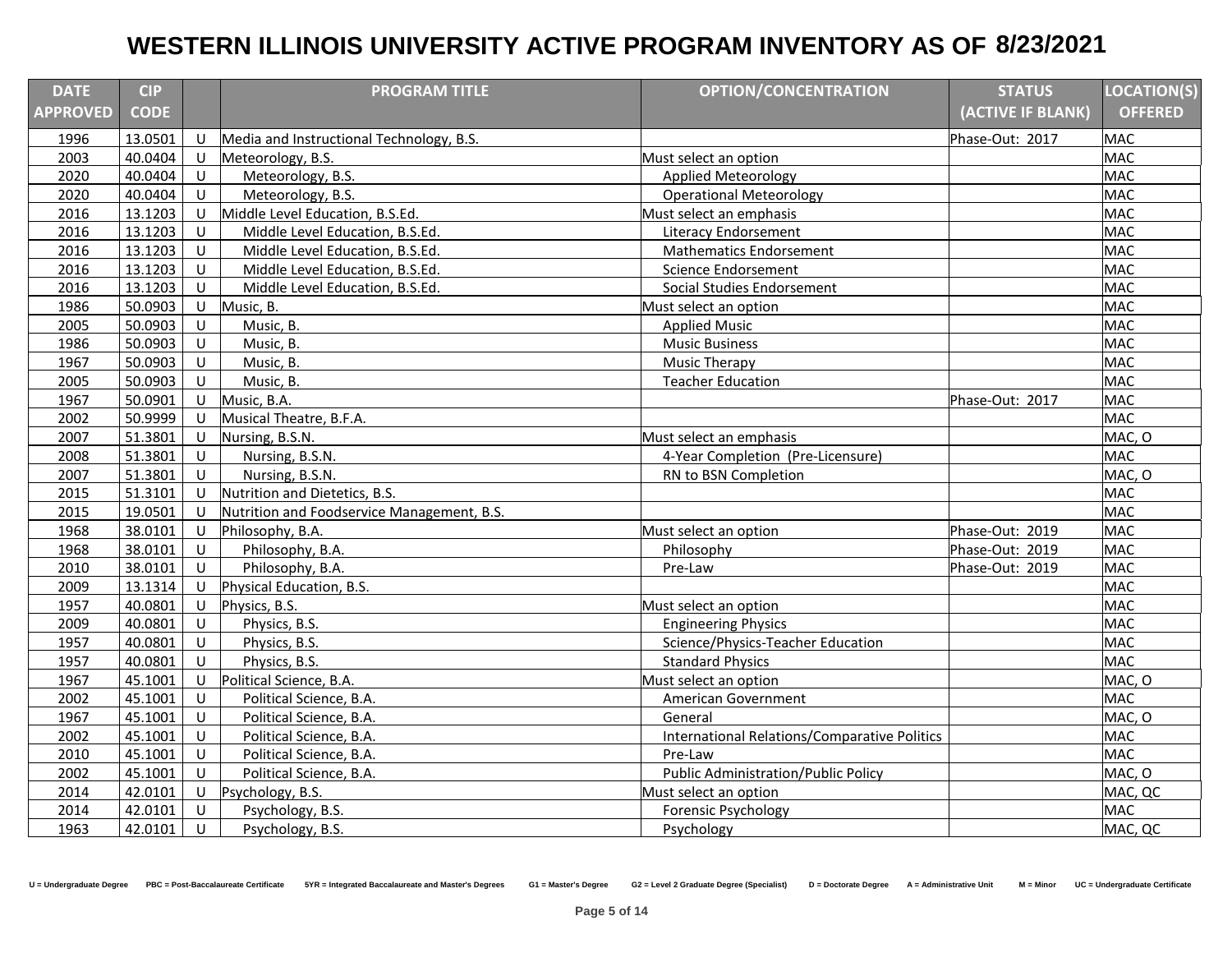| <b>DATE</b>              | <b>CIP</b>  |              | <b>PROGRAM TITLE</b>                                                                                             | <b>OPTION/CONCENTRATION</b>                                       | <b>STATUS</b>                          | <b>LOCATION(S)</b>             |
|--------------------------|-------------|--------------|------------------------------------------------------------------------------------------------------------------|-------------------------------------------------------------------|----------------------------------------|--------------------------------|
| <b>APPROVED</b>          | <b>CODE</b> |              |                                                                                                                  |                                                                   | (ACTIVE IF BLANK)                      | <b>OFFERED</b>                 |
| 2013                     | 51.2207     | U            | Public Health, B.S.                                                                                              | Must select an emphasis                                           |                                        | MAC, QC                        |
| Pre-2016                 | 51.2207     | $\mathbf{U}$ | Public Health, B.S.                                                                                              | <b>Community Health Education</b>                                 |                                        | MAC, QC                        |
| Pre-2016                 | 51.2207     | U            | Public Health, B.S.                                                                                              | <b>Environmental and Occupational Safety</b>                      |                                        | MAC, QC                        |
| 2016                     | 51.2207     | U            | Public Health, B.S.                                                                                              | <b>Public Health Preparedness</b>                                 |                                        | MAC, QC                        |
| 1968                     | 31.0301     | U            | Recreation, Park and Tourism Administration, B.S.                                                                | Must select an option                                             |                                        | MAC, QC                        |
| 2020                     | 31.0301     | U            | Recreation, Park and Tourism Administration, B.S.                                                                | <b>Adapted Recreation and Inclusion</b>                           |                                        | <b>MAC</b>                     |
| 2020                     | 31.0301     | U            | Recreation, Park and Tourism Administration, B.S.                                                                | <b>Community Organizations</b>                                    |                                        | MAC, QC                        |
| 2020                     | 31.0301     | U            | Recreation, Park and Tourism Administration, B.S.                                                                | <b>Outdoor Recreation</b>                                         |                                        | <b>MAC</b>                     |
| 1968                     | 31.0301     | U            | Recreation, Park and Tourism Administration, B.S.                                                                | Recreation, Park and Tourism Administratio                        |                                        | MAC, QC                        |
| 2020                     | 31.0301     | U            | Recreation, Park and Tourism Administration, B.S.                                                                | Tourism, Hospitality and Event Management                         |                                        | <b>MAC</b>                     |
| 2008                     | 38.0201     | U            | Religious Studies, B.A.                                                                                          |                                                                   | Phase-Out: 2019                        | <b>MAC</b>                     |
| 1988                     | 44.0701     | U            | Social Work, B.                                                                                                  |                                                                   |                                        | <b>MAC</b>                     |
| 1967                     | 45.1101     | U            | Sociology, B.A.                                                                                                  |                                                                   |                                        | MAC, O                         |
| 2015                     | 45.1101     | U            | Sociology, B.A.                                                                                                  | Deviance and Criminology                                          | Phase-Out:                             | <b>MAC</b>                     |
| 2015                     | 45.1101     | U            | Sociology, B.A.                                                                                                  | <b>Environment and Community</b>                                  | Phase-Out:                             | <b>MAC</b>                     |
| 1967                     | 45.1101     | U            | Sociology, B.A.                                                                                                  | General                                                           | Phase-Out:                             | MAC, O                         |
| 2015                     | 45.1101     | U            | Sociology, B.A.                                                                                                  | Social Inequality                                                 | Phase-Out:                             | <b>MAC</b>                     |
| 2015                     | 45.1101     | U            | Sociology, B.A.                                                                                                  | Social Institutions                                               | Phase-Out:                             | <b>MAC</b>                     |
| 2015                     | 45.1101     | U            | Sociology, B.A.                                                                                                  | Sociological Social Psychology                                    | Phase-Out:                             | <b>MAC</b>                     |
| 2015                     | 45.1101     | U            | Sociology, B.A.                                                                                                  | Sociology of Health and Illness                                   | Phase-Out:                             | <b>MAC</b>                     |
| 2013                     | 13.1330     | U            | Spanish Teacher Education, B.A.                                                                                  |                                                                   | Phase-Out: 2022                        | <b>MAC</b>                     |
| 1957                     | 16.0905     | U            | Spanish, B.A.                                                                                                    | Must select an option                                             | Phase-Out: 2018                        | <b>MAC</b>                     |
| 1957                     | 16.0905     | U            | Spanish, B.A.                                                                                                    | Spanish                                                           | Phase-Out: 2018                        | <b>MAC</b>                     |
| 1957                     | 16.0905     | U            | Spanish, B.A.                                                                                                    | <b>Teacher Education</b>                                          | Phase-Out: 2018                        | <b>MAC</b>                     |
| 1986                     | 13.1001     | U            | Special Education, B.S.Ed.                                                                                       |                                                                   |                                        | <b>MAC</b>                     |
| 1960                     | 51.0201     | U            | Speech Pathology and Audiology, B.S.                                                                             |                                                                   |                                        | <b>MAC</b>                     |
| 2005                     | 52.0203     | U            | Supply Chain Management, B.B.                                                                                    |                                                                   |                                        | MAC, QC, O                     |
| 1960                     | 50.0501     | U            | Theatre, B.A.                                                                                                    | Must select an option                                             |                                        | <b>MAC</b>                     |
| 2007                     | 50.0501     | U            | Theatre, B.A.                                                                                                    | Directing                                                         | Phase-Out: 2018                        | <b>MAC</b>                     |
| 2007                     | 50.0501     | U            | Theatre, B.A.                                                                                                    | Performance                                                       |                                        | <b>MAC</b>                     |
| 2007                     | 50.0501     | U            | Theatre, B.A.                                                                                                    | Production/Design                                                 |                                        | <b>MAC</b>                     |
| 2001                     | 05.0207     | U            | Women's Studies, B.A.                                                                                            |                                                                   | Phase-Out: 2019                        | <b>MAC</b>                     |
| 2005                     |             |              | PBC African and African Diaspora World Studies, PBC                                                              |                                                                   | Phase-Out: 2017                        |                                |
| 2006                     | 27.0301     |              | PBC Applied Mathematics, PBC                                                                                     |                                                                   | Phase-Out: 2017                        | <b>MAC</b>                     |
| 2013                     |             | PBC          | Business Administration, PBC                                                                                     |                                                                   | Phase-Out: 2018                        | MAC, QC                        |
| 2014                     | 52.1302     |              | PBC Business Analytics, PBC                                                                                      |                                                                   |                                        | MAC, QC, O                     |
| 1999                     | 44.0201     |              | PBC Community Development and Planning, PBC                                                                      |                                                                   |                                        | <b>MAC</b>                     |
| 2009                     |             |              | PBC English: Literary Studies, PBC                                                                               |                                                                   | Phase-Out: 2016                        | MAC, QC                        |
| 2009                     |             |              | PBC English: Professional Writing, PBC                                                                           |                                                                   | Phase-Out: 2016                        | MAC, QC                        |
| 2009                     |             |              | PBC English: Teaching Writing, PBC                                                                               |                                                                   | Phase-Out: 2016                        | MAC, QC                        |
| U = Undergraduate Degree |             |              | PBC = Post-Baccalaureate Certificate 5YR = Integrated Baccalaureate and Master's Degrees<br>G1 = Master's Degree | G2 = Level 2 Graduate Degree (Specialist)<br>D = Doctorate Degree | A = Administrative Unit<br>$M = Minor$ | UC = Undergraduate Certificate |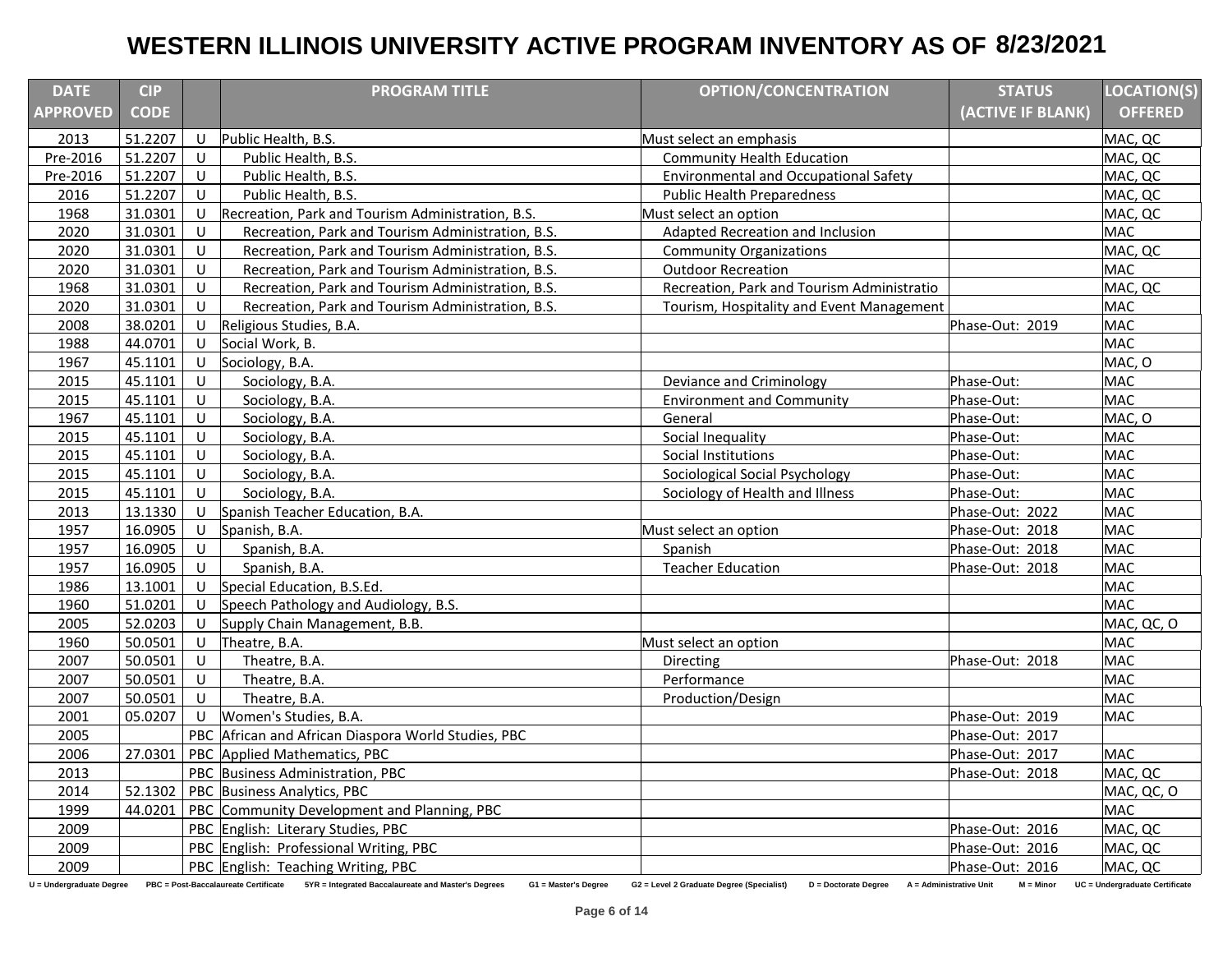| <b>DATE</b>              | <b>CIP</b>  | <b>PROGRAM TITLE</b>                                                                                             | <b>OPTION/CONCENTRATION</b>                                       | <b>STATUS</b>                          | <b>LOCATION(S)</b>             |
|--------------------------|-------------|------------------------------------------------------------------------------------------------------------------|-------------------------------------------------------------------|----------------------------------------|--------------------------------|
| <b>APPROVED</b>          | <b>CODE</b> |                                                                                                                  |                                                                   | (ACTIVE IF BLANK)                      | <b>OFFERED</b>                 |
| 2015                     |             | 31.0301   PBC Event Planning and Management, PBC                                                                 |                                                                   | Temp Suspend: 2017                     | QC                             |
| 2015                     |             | 45.0701 PBC GIS Analysis, PBC                                                                                    |                                                                   |                                        | MAC, QC                        |
| 2002                     | 13.1307     | PBC Health Services Administration, PBC                                                                          |                                                                   |                                        | $\Omega$                       |
| 2008                     |             | 13.0501   PBC IDT: Educational Technology Specialist, PBC                                                        |                                                                   |                                        | O                              |
| 1998                     |             | PBC IDT: Graphics Applications, PBC                                                                              |                                                                   | Phase-Out: 2018                        | <b>MAC</b>                     |
| 1998                     | 13.0501     | IDT: Instructional Media Development, PBC<br>PBC                                                                 |                                                                   |                                        | MAC, O                         |
| 1999                     |             | PBC IDT: Multimedia, PBC                                                                                         |                                                                   | Phase-Out: 2018                        | <b>MAC</b>                     |
| 1999                     | 13.0501     | PBC IDT: Online and Distance Learning Development, PBC                                                           |                                                                   |                                        | MAC, O                         |
| 1999                     |             | 13.0501 PBC IDT: Technology Integration in Education, PBC                                                        |                                                                   |                                        | C.                             |
| 1998                     |             | 13.0501 PBC IDT: Workplace Learning and Performance, PBC                                                         |                                                                   |                                        | MAC, O                         |
| 2009                     |             | 30.1401   PBC Museum Studies, PBC                                                                                |                                                                   |                                        | QC                             |
| 2014                     |             | 50.0901   PBC Music Performance, PBC                                                                             |                                                                   | Phase-Out: 2021                        | <b>MAC</b>                     |
| 1999                     |             | 43.0103 PBC Police Executive Administration, PBC                                                                 |                                                                   |                                        | MAC, QC, O                     |
| 2013                     | 52.0201     | PBC Supply Chain Management, PBC                                                                                 |                                                                   |                                        | MAC, QC, O                     |
| 2010                     | 13.1401     | PBC Teaching English to Speakers of Other Languages (TESOL), PBC                                                 |                                                                   |                                        | MAC, QC, O                     |
| 2005                     |             | PBC Women's Studies, PBC                                                                                         |                                                                   | Phase-Out: 2017                        | <b>MAC</b>                     |
| 2001                     | 26.0701     | PBC Zoo and Aquarium Studies, PBC                                                                                |                                                                   | Temp Suspend: 2021                     | QC                             |
| 2007                     |             | 5YR Accountancy, B.B./M.Acct.                                                                                    |                                                                   |                                        | <b>MAC</b>                     |
| 2012                     |             | 5YR Accountancy, B.B./M.B.A.                                                                                     |                                                                   |                                        | MAC, QC, O                     |
| 2014                     |             | 5YR African American Studies, B.A./M.L.A.S.                                                                      |                                                                   | Phase-Out: 2019                        | <b>MAC</b>                     |
| 2019                     |             | 5YR Agriculture, B.S./M.B.A.                                                                                     |                                                                   |                                        | <b>MAC</b>                     |
| 2018                     |             | 5YR Anthropology, B.A./M.L.A.S.                                                                                  |                                                                   |                                        | <b>MAC</b>                     |
| 2015                     |             | 5YR Anthropology, B.A./Museum Studies, M.A.                                                                      |                                                                   |                                        | MAC, QC                        |
| 2019                     |             | 5YR Art History, B.A. (St. Ambrose University)/Museum Studies, M.A.                                              |                                                                   |                                        | QC                             |
| 2015                     |             | 5YR Art, B.A./Museum Studies, M.A.                                                                               |                                                                   |                                        | MAC, QC                        |
| 2015                     |             | 5YR Art, B.F.A./Museum Studies, M.A.                                                                             |                                                                   |                                        | MAC, QC                        |
| 2013                     |             | 5YR Broadcasting (Sports), B.A./Sport Management, M.S.                                                           |                                                                   | Phase-Out: 2020                        | <b>MAC</b>                     |
| 2013                     |             | 5YR Broadcasting and Journalism (Sports Broadcasting), B.A./Sport Ma                                             |                                                                   |                                        | <b>MAC</b>                     |
| 2019                     |             | 5YR Business Analytics, B.B./Applied Statistics & Decision Analytics, M.                                         |                                                                   |                                        | MAC, QC                        |
| 2009                     |             | 5YR Chemistry, B.S./M.S.                                                                                         |                                                                   |                                        | <b>MAC</b>                     |
| 2016                     |             | 5YR Communication, B.A./M.A.                                                                                     |                                                                   |                                        | MAC, QC                        |
| 2012                     |             | 5YR Computer Science, B.S./M.B.A.                                                                                |                                                                   |                                        | MAC, QC                        |
| 2007                     |             | 5YR Computer Science, B.S./M.S.                                                                                  |                                                                   |                                        | <b>MAC</b>                     |
| 2009                     |             | 5YR Economics, B.A./Quantitative Economics, M.S.                                                                 |                                                                   |                                        | <b>MAC</b>                     |
| 2012                     |             | 5YR Economics, B.B./M.B.A.                                                                                       |                                                                   |                                        | MAC, O                         |
| 2009                     |             | 5YR Economics, B.B./Quantitative Economics, M.S.                                                                 |                                                                   |                                        | <b>MAC</b>                     |
| 2012                     |             | 5YR Finance, B.B./M.B.A.                                                                                         |                                                                   |                                        | MAC, QC                        |
| 2015                     |             | 5YR Foreign Languages and Cultures, B.A./M.L.A.S.                                                                |                                                                   |                                        | <b>MAC</b>                     |
| 2009                     |             | 5YR Forensic Chemistry, B.S./Chemistry, M.S.                                                                     |                                                                   |                                        | <b>MAC</b>                     |
| 2019                     |             | 5YR General Studies, B.A./Educational Studies, M.S.Ed.                                                           |                                                                   |                                        | MAC, QC                        |
| U = Undergraduate Degree |             | PBC = Post-Baccalaureate Certificate 5YR = Integrated Baccalaureate and Master's Degrees<br>G1 = Master's Degree | G2 = Level 2 Graduate Degree (Specialist)<br>D = Doctorate Degree | A = Administrative Unit<br>$M = Minor$ | UC = Undergraduate Certificate |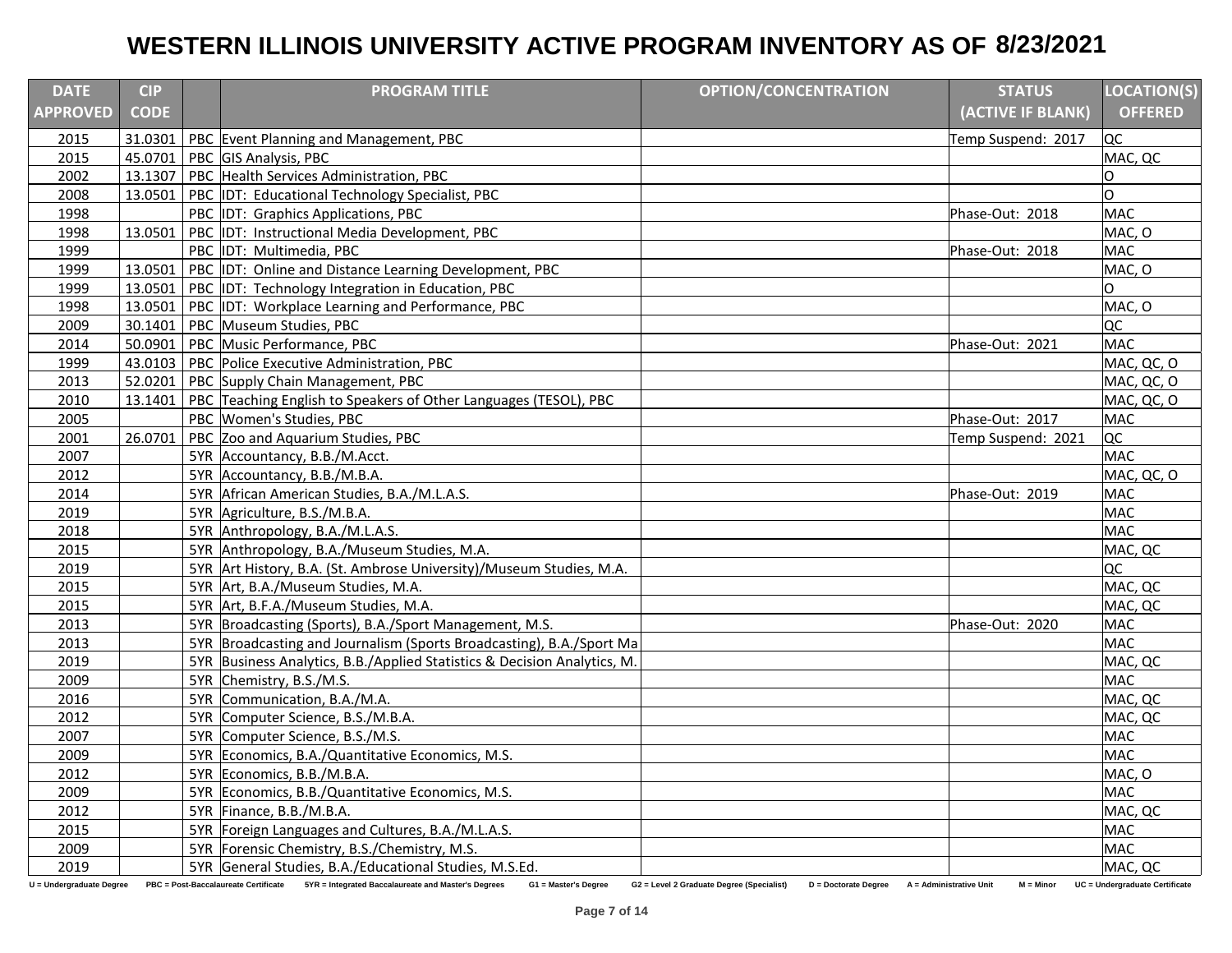| <b>DATE</b>     | <b>CIP</b>   |    | <b>PROGRAM TITLE</b>                                                                                                                      | <b>OPTION/CONCENTRATION</b>                                       | <b>STATUS</b>                          | <b>LOCATION(S)</b>             |
|-----------------|--------------|----|-------------------------------------------------------------------------------------------------------------------------------------------|-------------------------------------------------------------------|----------------------------------------|--------------------------------|
| <b>APPROVED</b> | <b>CODE</b>  |    |                                                                                                                                           |                                                                   | (ACTIVE IF BLANK)                      | <b>OFFERED</b>                 |
| 2016            |              |    | 5YR General Studies, B.A./Instructional Design and Technology, M.S.                                                                       |                                                                   |                                        | MAC, QC, O                     |
| 2017            |              |    | 5YR General Studies, B.A./Public Safety Administration, M.A.                                                                              |                                                                   |                                        | MAC, QC, O                     |
| 2015            |              |    | 5YR Geographic Info. Science, B.S./GIScience and Geoenvironment, M.                                                                       |                                                                   |                                        | <b>MAC</b>                     |
| 2016            |              |    | 5YR Graphic Communication, B.S./Instruc. Design and Tech., M.S.                                                                           |                                                                   | Phase-Out: 2023                        | MAC, QC                        |
| 2016            |              |    | 5YR History, B.A. (Wartburg College)/Museum Studies, M.A.                                                                                 |                                                                   |                                        | lQC                            |
| 2016            |              |    | 5YR History, B.A./M.A.                                                                                                                    |                                                                   |                                        | <b>MAC</b>                     |
| 2012            |              |    | 5YR Human Resource Management, B.B./M.B.A.                                                                                                |                                                                   |                                        | MAC, QC, O                     |
| 2016            |              |    | 5YR Journalism, B.A./Communication, M.A.                                                                                                  |                                                                   | Phase-Out: 2020                        | <b>MAC</b>                     |
| 2012            |              |    | 5YR Law Enforcement & Justice Admin., B.S./M.B.A.                                                                                         |                                                                   |                                        | MAC, QC, O                     |
| 2014            |              |    | 5YR Law Enforcement & Justice Admin., B.S./Public Safety Administrat                                                                      |                                                                   |                                        | MAC, QC, O                     |
| 2010            |              |    | 5YR Liberal Arts and Sciences, B.L.A.S./M.L.A.S.                                                                                          |                                                                   |                                        | MAC, QC                        |
| 2012            |              |    | 5YR Management, B.B./M.B.A.                                                                                                               |                                                                   |                                        | MAC, QC, O                     |
| 2012            |              |    | 5YR Marketing, B.B./M.B.A.                                                                                                                |                                                                   |                                        | MAC, QC                        |
| 2014            |              |    | 5YR Mathematics (Math or Data Science and Statistics), B.S./M.S.                                                                          |                                                                   |                                        | <b>MAC</b>                     |
| 2013            |              |    | 5YR Media & Instr. Tech., B.S./Instr. Design & Tech., M.S.                                                                                |                                                                   | Phase-Out: 2017                        | MAC, QC                        |
| 2015            |              |    | 5YR Meteorology, B.S./GIScience and Geoenvironment, M.S.                                                                                  |                                                                   |                                        | <b>MAC</b>                     |
| 2014            |              |    | 5YR Philosophy, B.A./M.L.A.S.                                                                                                             |                                                                   | Phase-Out: 2019                        | <b>MAC</b>                     |
| 2008            |              |    | 5YR Physics, B.S./M.S.                                                                                                                    |                                                                   |                                        | <b>MAC</b>                     |
| 2014            |              |    | 5YR Political Science, B.A./M.A.                                                                                                          |                                                                   |                                        | <b>MAC</b>                     |
| 2013            |              |    | 5YR Recreation, Park and Tourism Administration, B.S./M.S.                                                                                |                                                                   |                                        | MAC, QC                        |
| 2012            |              |    | 5YR Recreation, Park and Tourism Administration, B.S./Mus. St., M.A.                                                                      |                                                                   |                                        | MAC, QC                        |
| 2014            |              |    | 5YR Religious Studies, B.A./M.L.A.S.                                                                                                      |                                                                   | Phase-Out: 2019                        | <b>MAC</b>                     |
| 2014            |              |    | 5YR Sociology, B.A./M.A                                                                                                                   |                                                                   |                                        | <b>MAC</b>                     |
| 2012            |              |    | 5YR Supply Chain Management, B.B./M.B.A.                                                                                                  |                                                                   |                                        | MAC, QC, O                     |
| 2014            |              |    | 5YR Women's Studies, B.A./M.L.A.S.                                                                                                        |                                                                   | Phase-Out: 2019                        | <b>MAC</b>                     |
| 1968            | 52.0301      |    | G1 Accountancy, M.                                                                                                                        |                                                                   |                                        | MAC, O                         |
| 2020            | 13.1299      |    | G1 Alternative Teacher Licensure, M.A.T.                                                                                                  | Must select a track                                               |                                        | MAC, QC                        |
| 2020            | 13.1299      | G1 | Alternative Teacher Licensure, M.A.T.                                                                                                     | Mathematics Licensure                                             |                                        | MAC, QC                        |
| 2020            | 13.1299      | G1 | Alternative Teacher Licensure, M.A.T.                                                                                                     | Science Licensure                                                 |                                        | MAC, QC                        |
| 2020            | 13.1299      | G1 | Alternative Teacher Licensure, M.A.T.                                                                                                     | <b>Special Education Licensure</b>                                |                                        | MAC, QC                        |
| 2015            | 27.0501      |    | G1 Applied Statistics and Decision Analytics, M.S.                                                                                        |                                                                   |                                        | MAC, QC                        |
| 1961            | 26.0101      | G1 | Biology, M.S.                                                                                                                             |                                                                   |                                        | MAC, QC                        |
| 1968            | 52.0201      | G1 | Business Administration, M.                                                                                                               |                                                                   |                                        | MAC, O                         |
| 1974            | 40.0501      | G1 | Chemistry, M.S.                                                                                                                           |                                                                   |                                        | <b>MAC</b>                     |
| 1969            | 13.1102      | G1 | College Student Personnel, M.S.                                                                                                           | Must select an option                                             |                                        | MAC, QC                        |
| Pre-2018        | $13.1102$ G1 |    | College Student Personnel, M.S.                                                                                                           | <b>Higher Education Leadership</b>                                |                                        | loc                            |
| Pre-2018        | 13.1102      | G1 | College Student Personnel, M.S.                                                                                                           | <b>Student Affairs</b>                                            |                                        | <b>MAC</b>                     |
| 1987            | 09.0701      |    | G1 Communication, M.A.                                                                                                                    |                                                                   |                                        | MAC, QC                        |
| 2015            | 44.0201      |    | G1 Community and Economic Development, M.A.                                                                                               |                                                                   |                                        | lQC                            |
| 1978            |              |    | 11.0101 G1 Computer Science, M.S.                                                                                                         |                                                                   |                                        | <b>MAC</b>                     |
|                 |              |    | U = Undergraduate Degree PBC = Post-Baccalaureate Certificate 5YR = Integrated Baccalaureate and Master's Degrees<br>G1 = Master's Degree | G2 = Level 2 Graduate Degree (Specialist)<br>D = Doctorate Degree | A = Administrative Unit<br>$M = Minor$ | UC = Undergraduate Certificate |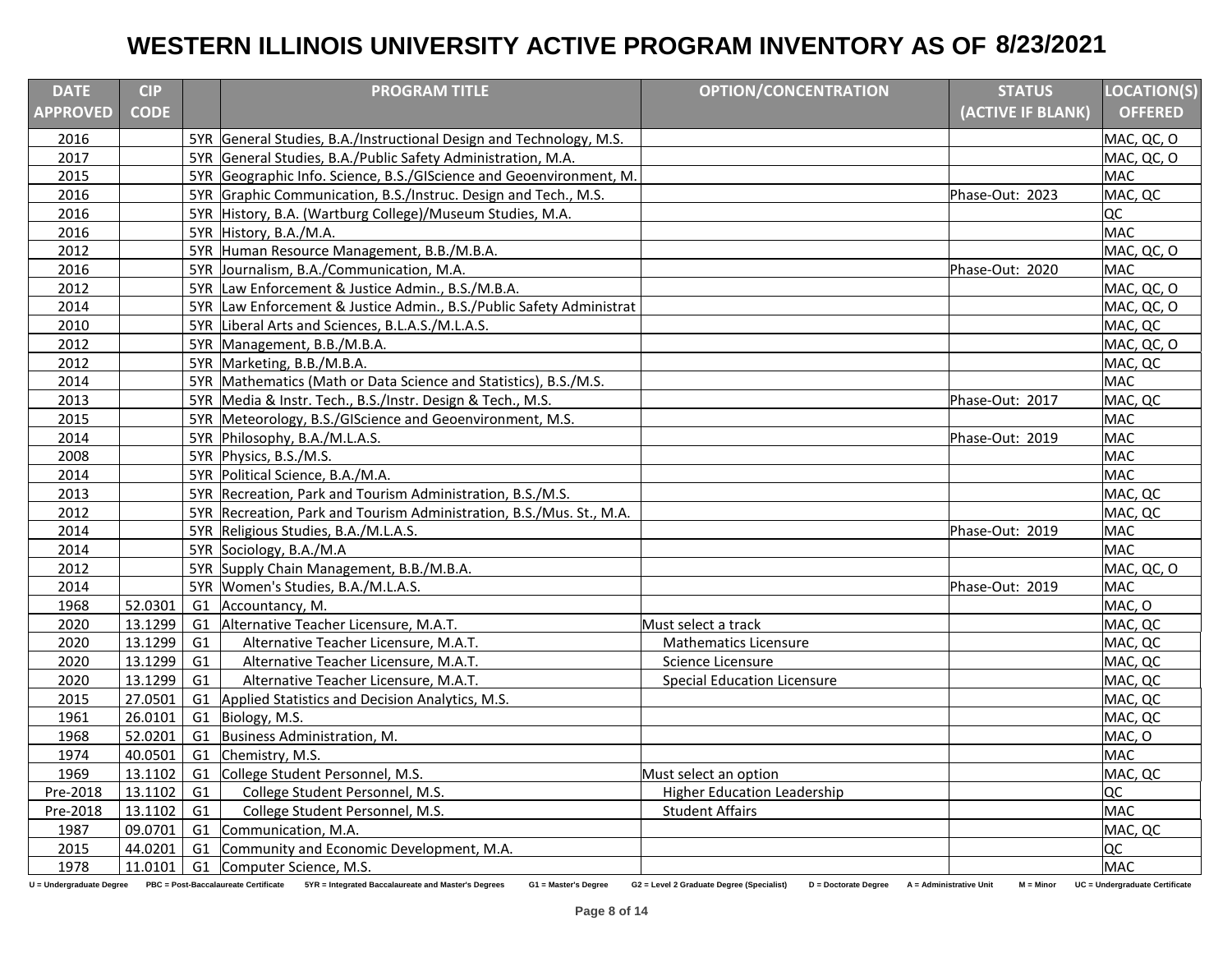| <b>DATE</b>     | <b>CIP</b>  |                | <b>PROGRAM TITLE</b>                      | <b>OPTION/CONCENTRATION</b>                 | <b>STATUS</b>     | <b>LOCATION(S)</b> |
|-----------------|-------------|----------------|-------------------------------------------|---------------------------------------------|-------------------|--------------------|
| <b>APPROVED</b> | <b>CODE</b> |                |                                           |                                             | (ACTIVE IF BLANK) | <b>OFFERED</b>     |
| 1954            | 13.1101     |                | G1 Counseling, M.S.Ed.                    | Must select an option                       |                   | lQC                |
| 2010            | 13.1101     | G1             | Counseling, M.S.Ed.                       | <b>Clinical Mental Health Counseling</b>    |                   | loc                |
| 2010            | 13.1101     | G1             | Counseling, M.S.Ed.                       | <b>School Counseling</b>                    |                   | loc                |
| 1943            | 13.1202     | G1             | Curriculum and Instruction, M.S.Ed.       |                                             |                   | O                  |
| 1943            | 13.0401     | G <sub>1</sub> | Educational Leadership, M.S.Ed.           |                                             |                   | MAC, QC            |
| 1974            | 13.0101     | G1             | Educational Studies, M.S.Ed.              |                                             |                   | 0                  |
| 1975            | 15.0613     | G1             | Engineering Technology, M.S.              |                                             |                   | <b>MAC</b>         |
| 1962            | 23.0101     | G1             | English, M.A.                             |                                             |                   | MAC, QC            |
| 1964            | 45.0702     | G1             | GIScience and Geoenvironment, M.S.        |                                             |                   | MAC                |
| 1974            | 13.1307     | G1             | Health Sciences, M.S.                     | Must select an option                       |                   | MAC, QC            |
| 2010            | 13.1307     | G <sub>1</sub> | Health Sciences, M.S.                     | <b>Public Health</b>                        |                   | MAC, QC            |
| 2010            | 13.1307     | G1             | Health Sciences, M.S.                     | <b>School Health</b>                        |                   | MAC, QC            |
| 1967            | 54.0101     |                | G1 History, M.A.                          |                                             |                   | <b>MAC</b>         |
| 1996            | 13.0501     | G1             | Instructional Design and Technology, M.S. | Must select an emphasis                     |                   | MAC, O             |
| 1996            | 13.0501     | G1             | Instructional Design and Technology, M.S. | General Instructional Design and Technology |                   | MAC, O             |
| 2007            | 13.0501     | G1             | Instructional Design and Technology, M.S. | <b>Technology Specialist</b>                |                   | MAC, O             |
| 1961            | 31.0505     | G1             | Kinesiology, M.S.                         |                                             |                   | <b>MAC</b>         |
| 2007            | 24.0101     | G1             | Liberal Arts and Sciences, M.L.A.S.       |                                             |                   | <b>MAC</b>         |
| 1961            | 27.0101     | G1             | Mathematics, M.S.                         |                                             |                   | <b>MAC</b>         |
| 2008            | 30.1401     | G1             | Museum Studies, M.A.                      |                                             |                   | <b>QC</b>          |
| 1967            | 50.0901     | G1             | Music, M.                                 | Must select a track                         |                   | MAC, O             |
| Pre-2019        | 50.0901     | G1             | Music, M.                                 | <b>Choral Conducting</b>                    |                   | <b>MAC</b>         |
| Pre-2019        | 50.0901     | G1             | Music, M.                                 | Composition                                 |                   | <b>MAC</b>         |
| Pre-2019        | 50.0901     | G <sub>1</sub> | Music, M.                                 | <b>Instrumental Conducting</b>              |                   | <b>MAC</b>         |
| Pre-2019        | 50.0901     | G1             | Music, M.                                 | <b>Instrumental Performance</b>             |                   | <b>MAC</b>         |
| Pre-2019        | 50.0901     | G <sub>1</sub> | Music, M.                                 | Jazz Studies                                |                   | <b>MAC</b>         |
| Pre-2019        | 50.0901     | G1             | Music, M.                                 | <b>Music Education</b>                      |                   | MAC, O             |
| Pre-2019        | 50.0901     | G1             | Music, M.                                 | Musicology                                  |                   | <b>MAC</b>         |
| Pre-2019        | 50.0901     | G1             | Music, M.                                 | Piano Pedagogy                              |                   | <b>MAC</b>         |
| Pre-2019        | 50.0901     | G1             | Music, M.                                 | Piano Performance                           |                   | <b>MAC</b>         |
| Pre-2019        | 50.0901     | G1             | Music, M.                                 | Vocal Performance                           |                   | <b>MAC</b>         |
| 1968            | 40.0801     | G1             | Physics, M.S.                             |                                             |                   | <b>MAC</b>         |
| 1967            | 45.1001     | G1             | Political Science, M.A.                   |                                             |                   | <b>MAC</b>         |
| 1968            | 42.0101     | G1             | Psychology, M.S.                          | Must select an option                       |                   | <b>MAC</b>         |
| 1968            | 42.0101     | G1             | Psychology, M.S.                          | Clinical/Community Mental Health            |                   | <b>MAC</b>         |
| 1968            | 42.0101     | G1             | Psychology, M.S.                          | <b>General Experimental Psychology</b>      |                   | <b>MAC</b>         |
| 1975            | 43.0103     | G1             | Public Safety Administration, M.A.        |                                             |                   | MAC, QC, O         |
| 1967            | 45.0603     |                | G1 Quantitative Economics, M.S.           |                                             |                   | <b>MAC</b>         |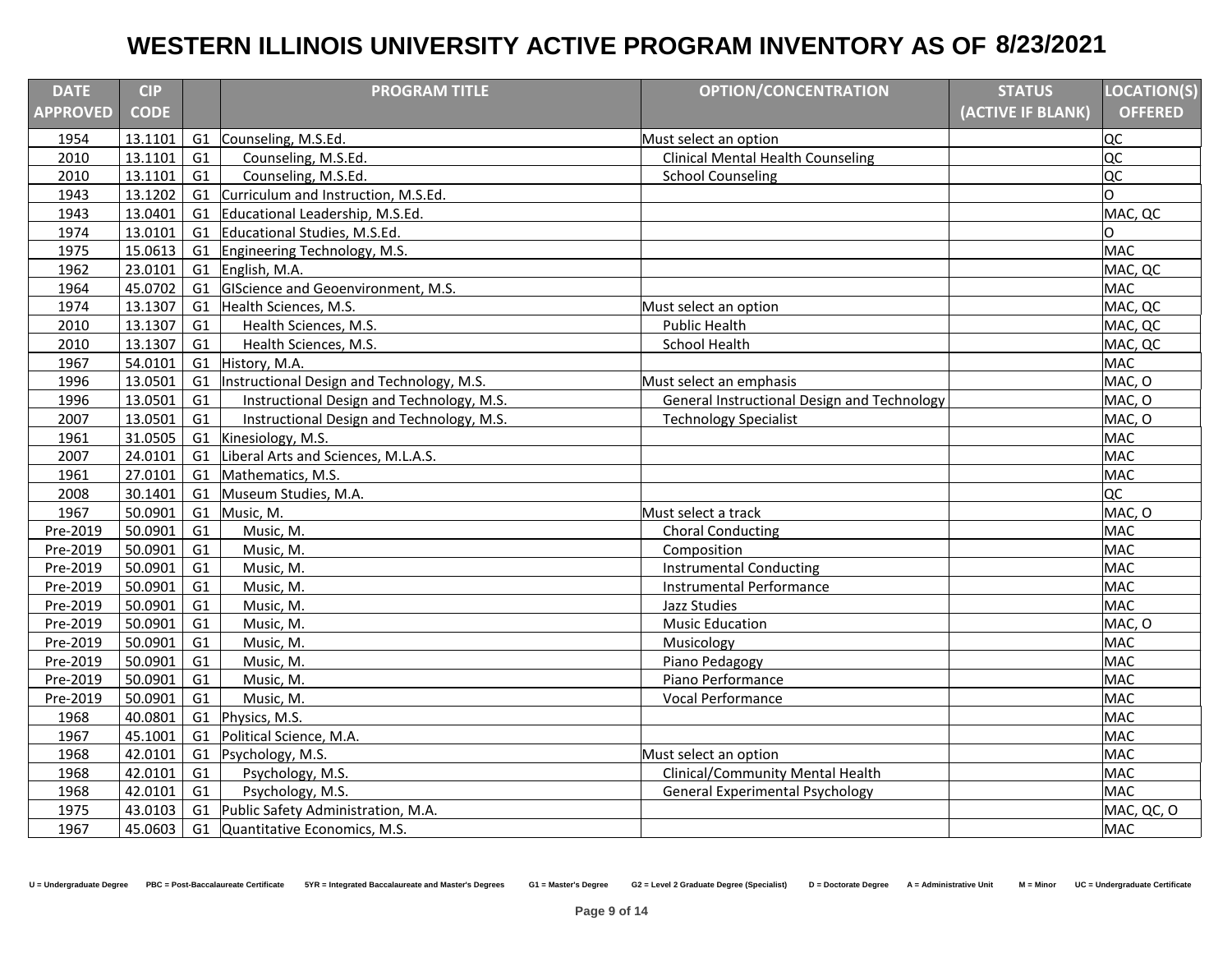| <b>DATE</b>              | <b>CIP</b>  |              | <b>PROGRAM TITLE</b>                                                                                             | <b>OPTION/CONCENTRATION</b>                                       | <b>STATUS</b>                          | <b>LOCATION(S)</b>             |
|--------------------------|-------------|--------------|------------------------------------------------------------------------------------------------------------------|-------------------------------------------------------------------|----------------------------------------|--------------------------------|
| <b>APPROVED</b>          | <b>CODE</b> |              |                                                                                                                  |                                                                   | (ACTIVE IF BLANK)                      | <b>OFFERED</b>                 |
| 1967                     | 13.1315     |              | G1 Reading, M.S.Ed.                                                                                              | Must select an emphasis                                           |                                        | lО                             |
| 2011                     | 13.1315     | G1           | Reading, M.S.Ed.                                                                                                 | <b>Reading Specialist</b>                                         |                                        | O                              |
| 2011                     | 13.1315     | G1           | Reading, M.S.Ed.                                                                                                 | <b>Reading Teacher</b>                                            |                                        | O                              |
| 1972                     | 31.0301     |              | G1 Recreation, Park and Tourism Administration, M.S.                                                             |                                                                   |                                        | MAC, QC                        |
| 1967                     | 45.1101     |              | G1 Sociology, M.A.                                                                                               |                                                                   |                                        | <b>MAC</b>                     |
| 1977                     | 13.1001     |              | G1 Special Education, M.S.Ed.                                                                                    |                                                                   |                                        | O                              |
| 1987                     | 51.0201     |              | G1 Speech Pathology, M.S.                                                                                        |                                                                   |                                        | <b>MAC</b>                     |
| 2005                     | 31.0504     |              | G1 Sport Management, M.S.                                                                                        |                                                                   |                                        | <b>MAC</b>                     |
| 2021                     | 13.1311     |              | G1 Teaching Mathematics, M.S.                                                                                    |                                                                   |                                        | O                              |
| 1978                     | 50.0501     |              | G1 Theatre, M.F.A.                                                                                               | Must select an emphasis                                           |                                        | <b>MAC</b>                     |
| 2005                     | 50.0501     | G1           | Theatre, M.F.A.                                                                                                  | Acting                                                            |                                        | <b>MAC</b>                     |
| 2005                     | 50.0501     | G1           | Theatre, M.F.A.                                                                                                  | Design                                                            |                                        | <b>MAC</b>                     |
| 2005                     | 50.0501     | G1           | Theatre, M.F.A.                                                                                                  | Directing                                                         |                                        | <b>MAC</b>                     |
| 2021                     | 50.0501     | G1           | Theatre, M.F.A.                                                                                                  | <b>Technical Direction</b>                                        |                                        | <b>MAC</b>                     |
| 1962                     | 13.0411     | G2           | Educational Leadership, Ed.S.                                                                                    |                                                                   |                                        | MAC, QC                        |
| 1989                     | 42.2805     | G2           | School Psychology, Spec.                                                                                         |                                                                   |                                        | <b>MAC</b>                     |
| 2005                     | 13.0499     | D            | Educational Leadership, Ed.D.                                                                                    | Must select an option                                             |                                        | MAC, QC                        |
| 2015                     | 13.0499     | D            | Educational Leadership, Ed.D.                                                                                    | <b>Post-Secondary Education</b>                                   |                                        | MAC, QC                        |
| 2015                     | 13.0499     | D            | Educational Leadership, Ed.D.                                                                                    | PreK-12                                                           |                                        | MAC, QC                        |
| 2014                     | 03.0104     | D            | Environmental Science: Large River Ecosystems, Ph.D.                                                             |                                                                   |                                        | QC                             |
| 2003                     |             | A            | Bella Hearst Diabetics Institute                                                                                 |                                                                   |                                        | <b>MAC</b>                     |
| 2001                     | 90.4301     | $\mathsf{A}$ | Center for Applied Criminal Justice                                                                              |                                                                   |                                        | <b>MAC</b>                     |
| 1999                     | 90.1312     | $\mathsf{A}$ | Center for Best Practices in Early Childhood Education                                                           |                                                                   |                                        | <b>MAC</b>                     |
| 2010                     |             | A            | Center for Economic Education                                                                                    |                                                                   |                                        | <b>MAC</b>                     |
| 2020                     | 90.1309     | $\mathsf{A}$ | Center for Rural Education                                                                                       |                                                                   |                                        | <b>MAC</b>                     |
| 1996                     | 90.1305     | $\mathsf{A}$ | Center for the Application of Information Technologies                                                           |                                                                   |                                        | <b>MAC</b>                     |
| Pre-1972                 | 90.5202     | A            | <b>Executive Studies Center</b>                                                                                  |                                                                   |                                        | <b>MAC</b>                     |
| 1987                     | 90.4409     | A            | Illinois Institute for Rural Affairs                                                                             |                                                                   |                                        | <b>MAC</b>                     |
| 1978                     | 90.0301     | A            | Institute for Environmental Studies                                                                              |                                                                   |                                        | <b>MAC</b>                     |
| 2001                     |             | A            | Value-Added Sustainable Development Center                                                                       |                                                                   |                                        | <b>MAC</b>                     |
| Pre-1972                 |             | M            | Accountancy                                                                                                      |                                                                   |                                        | MAC, QC, O                     |
| 2018                     |             | M            | Advertising and Public Relations                                                                                 |                                                                   |                                        | <b>MAC</b>                     |
| 1971                     |             | M            | African American Studies                                                                                         |                                                                   |                                        | MAC, QC, O                     |
| 1996                     |             | M            | <b>Aging Studies</b>                                                                                             |                                                                   |                                        | <b>MAC</b>                     |
| Pre-1972                 |             | M            | Agricultural Economics                                                                                           |                                                                   |                                        | <b>MAC</b>                     |
| Pre-1972                 |             | M            | Agricultural Technology Management                                                                               |                                                                   |                                        | <b>MAC</b>                     |
| 2010                     |             | M            | Agriculture                                                                                                      |                                                                   |                                        | <b>MAC</b>                     |
| Pre-1972                 |             | M            | Agronomy                                                                                                         |                                                                   |                                        | <b>MAC</b>                     |
| 2019                     |             | M            | Algorithms and Data Management                                                                                   |                                                                   |                                        | <b>MAC</b>                     |
| 2020                     |             | M            | American Sign Language                                                                                           |                                                                   |                                        | <b>MAC</b>                     |
| U = Undergraduate Degree |             |              | PBC = Post-Baccalaureate Certificate 5YR = Integrated Baccalaureate and Master's Degrees<br>G1 = Master's Degree | G2 = Level 2 Graduate Degree (Specialist)<br>D = Doctorate Degree | A = Administrative Unit<br>$M = Minor$ | UC = Undergraduate Certificate |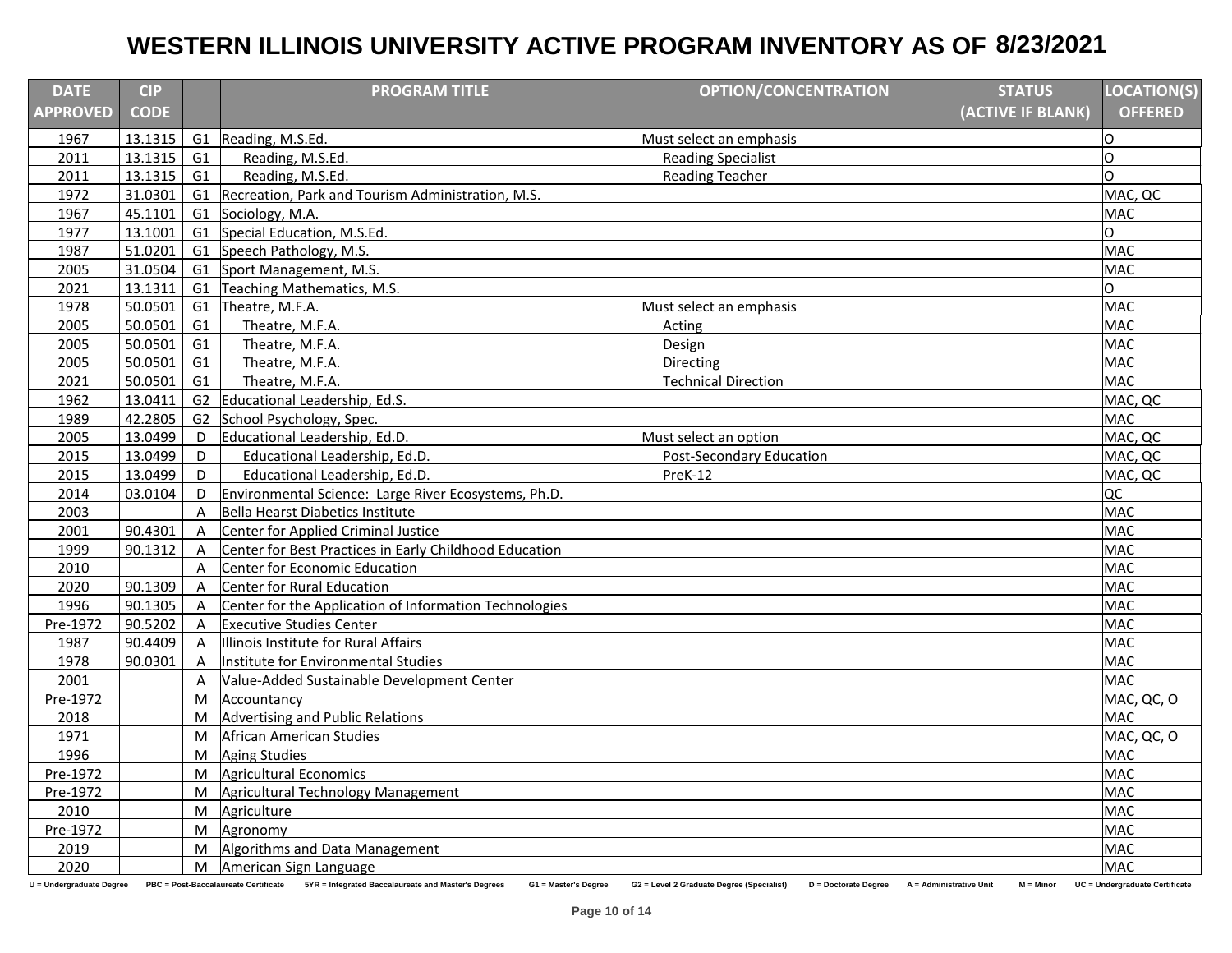| <b>DATE</b>              | <b>CIP</b>  |           | <b>PROGRAM TITLE</b>                                                                                             | <b>OPTION/CONCENTRATION</b>                                       | <b>STATUS</b>                          | <b>LOCATION(S)</b>             |
|--------------------------|-------------|-----------|------------------------------------------------------------------------------------------------------------------|-------------------------------------------------------------------|----------------------------------------|--------------------------------|
| <b>APPROVED</b>          | <b>CODE</b> |           |                                                                                                                  |                                                                   | (ACTIVE IF BLANK)                      | <b>OFFERED</b>                 |
| Pre-1972                 |             | M         | <b>Animal Science</b>                                                                                            |                                                                   |                                        | <b>MAC</b>                     |
| 1978                     |             | M         | Anthropology                                                                                                     |                                                                   |                                        | MAC, O                         |
| 2019                     |             | M         | App Development                                                                                                  |                                                                   |                                        | <b>MAC</b>                     |
| 2007                     |             | M         | Apparel and Textile Merchandising                                                                                |                                                                   | Phase-Out: 2023                        | <b>MAC</b>                     |
| 2019                     |             | M         | <b>Applied Mathematics</b>                                                                                       |                                                                   |                                        | <b>MAC</b>                     |
| Pre-1972                 |             | M         | <b>Art History</b>                                                                                               |                                                                   |                                        | <b>MAC</b>                     |
| Pre-1972                 |             | M         | Art Studio                                                                                                       |                                                                   |                                        | <b>MAC</b>                     |
| Pre-1972                 |             | M         | Botany                                                                                                           |                                                                   |                                        | <b>MAC</b>                     |
| Pre-1972                 |             | M         | Broadcasting                                                                                                     |                                                                   | Phase-Out: 2021                        | <b>MAC</b>                     |
| 2017                     |             | M         | Broadcasting and Journalism                                                                                      |                                                                   |                                        | <b>MAC</b>                     |
| 1988                     |             | M         | <b>Business</b>                                                                                                  |                                                                   |                                        | MAC, QC                        |
| 2009                     |             | M         | <b>Business Analytics</b>                                                                                        |                                                                   |                                        | <b>MAC</b>                     |
| 2020                     |             | M         | Cannabis and Culture                                                                                             |                                                                   |                                        | MAC, O                         |
| 2020                     |             | M         | Cannabis Production                                                                                              |                                                                   |                                        | <b>MAC</b>                     |
| Pre-1972                 |             | M         | Chemistry                                                                                                        |                                                                   |                                        | <b>MAC</b>                     |
| 1987                     |             | M         | Coaching                                                                                                         |                                                                   |                                        | <b>MAC</b>                     |
| 1993                     |             | M         | Communication                                                                                                    |                                                                   |                                        | MAC, QC, O                     |
| 2013                     |             | M         | Communication Sciences and Disorders                                                                             |                                                                   | Phase-Out: 2017                        | <b>MAC</b>                     |
| Pre-1972                 |             | M         | Community Health                                                                                                 |                                                                   | Phase-Out: 2017                        | <b>MAC</b>                     |
| 1988                     |             | M         | Computer Science                                                                                                 |                                                                   |                                        | MAC, O                         |
| 2020                     |             | M         | Computer Science Education                                                                                       |                                                                   |                                        | MAC, QC                        |
| 2021                     |             | M         | Conceptual Physics                                                                                               |                                                                   |                                        | <b>MAC</b>                     |
| 1997                     |             | M         | Construction and Facilities Technology                                                                           |                                                                   |                                        | <b>MAC</b>                     |
| 2014                     |             | M         | Contemporary United States Studies                                                                               |                                                                   | Phase-Out: 2021                        | <b>MAC</b>                     |
| 2016                     |             | M         | Corrections                                                                                                      |                                                                   |                                        | MAC, O                         |
| 1987                     |             | M         | <b>Creative Writing</b>                                                                                          |                                                                   |                                        | <b>MAC</b>                     |
| 2013                     |             | M         | Criminalistics                                                                                                   |                                                                   |                                        | <b>MAC</b>                     |
| 2016                     |             | M         | Cybersecurity                                                                                                    |                                                                   |                                        | <b>MAC</b>                     |
| Pre-1972                 |             | M         | Dance                                                                                                            |                                                                   |                                        | <b>MAC</b>                     |
| 1987                     |             | M         | Digital Media                                                                                                    |                                                                   | Phase-Out: 2017                        | <b>MAC</b>                     |
| Pre-1972                 |             | M         | Economics                                                                                                        |                                                                   |                                        | MAC, QC, O                     |
| 2020                     |             | M         | <b>Educational Studies</b>                                                                                       |                                                                   |                                        | <b>MAC</b>                     |
| 2007                     |             | M         | <b>Emergency Management</b>                                                                                      |                                                                   |                                        | <b>MAC</b>                     |
| 2020                     |             | M         | Emergency Management - Operational                                                                               |                                                                   |                                        | <b>MAC</b>                     |
| 2020                     |             | M         | Emergency Management - Tactical                                                                                  |                                                                   |                                        | <b>MAC</b>                     |
| 2015                     |             | M         | Emerging Design Technologies                                                                                     |                                                                   | Phase-Out: 2023                        | <b>MAC</b>                     |
| Pre-1972                 |             | ${\sf M}$ | English                                                                                                          |                                                                   |                                        | MAC, QC                        |
| 2012                     |             | M         | Entrepreneurship                                                                                                 |                                                                   | Phase-Out: 2017                        | <b>MAC</b>                     |
| 1997                     |             | M         | <b>Environmental Studies</b>                                                                                     |                                                                   |                                        | <b>MAC</b>                     |
| 2014                     |             |           | M Event Planning and Management                                                                                  |                                                                   |                                        | MAC, QC                        |
| U = Undergraduate Degree |             |           | PBC = Post-Baccalaureate Certificate 5YR = Integrated Baccalaureate and Master's Degrees<br>G1 = Master's Degree | G2 = Level 2 Graduate Degree (Specialist)<br>D = Doctorate Degree | A = Administrative Unit<br>$M = Minor$ | UC = Undergraduate Certificate |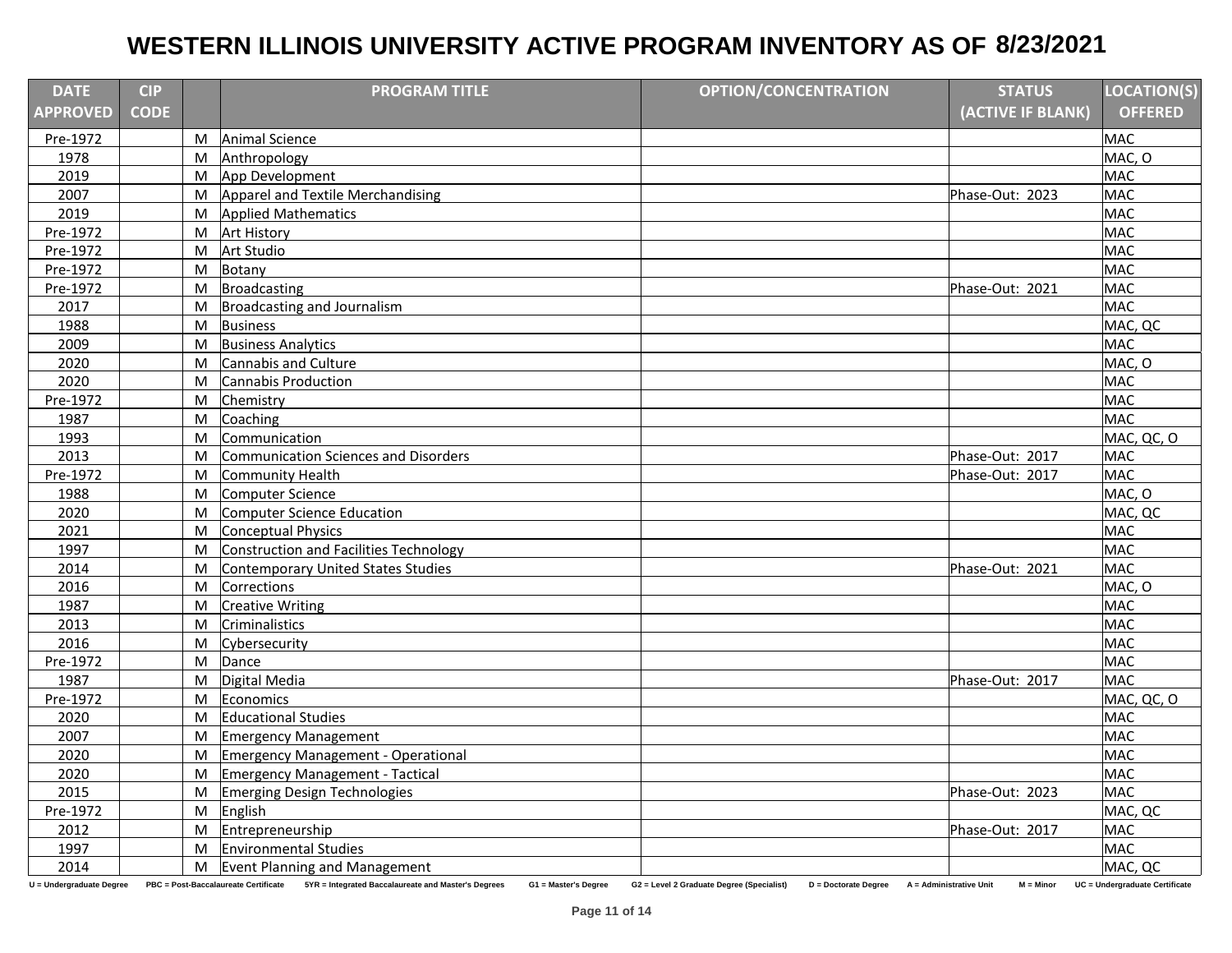| <b>DATE</b>              | <b>CIP</b>  |           | <b>PROGRAM TITLE</b>                                                                                                | <b>OPTION/CONCENTRATION</b>                                       | <b>STATUS</b>                          | LOCATION(S)                    |
|--------------------------|-------------|-----------|---------------------------------------------------------------------------------------------------------------------|-------------------------------------------------------------------|----------------------------------------|--------------------------------|
| <b>APPROVED</b>          | <b>CODE</b> |           |                                                                                                                     |                                                                   | (ACTIVE IF BLANK)                      | <b>OFFERED</b>                 |
| Pre-1972                 |             | M         | <b>Family and Consumer Sciences</b>                                                                                 |                                                                   | Phase-Out: 2020                        | <b>MAC</b>                     |
| 2007                     |             | M         | Film                                                                                                                |                                                                   |                                        | MAC                            |
| Pre-1972                 |             | M         | Finance                                                                                                             |                                                                   |                                        | MAC, QC, O                     |
| 2001                     |             | M         | <b>Fire Administration</b>                                                                                          |                                                                   |                                        | MAC, O                         |
| 2012                     |             | M         | Fire Science                                                                                                        |                                                                   |                                        | MAC, O                         |
| 2014                     |             | M         | Fisheries                                                                                                           |                                                                   | Temp Suspend: 2020                     | <b>MAC</b>                     |
| 2002                     |             | M         | Forensic Chemistry                                                                                                  |                                                                   |                                        | <b>MAC</b>                     |
| 2006                     |             | M         | Forensic Psychology                                                                                                 |                                                                   |                                        | <b>MAC</b>                     |
| 2002                     |             | M         | Forensic Science                                                                                                    |                                                                   |                                        | <b>MAC</b>                     |
| Pre-1972                 |             | M         | French                                                                                                              |                                                                   |                                        | <b>MAC</b>                     |
| 2007                     |             | M         | Functional Morphology and Evolutionary Anatomy                                                                      |                                                                   | Phase-Out: 2017                        | <b>MAC</b>                     |
| 2003                     |             | M         | Geographic Information Systems                                                                                      |                                                                   |                                        | MAC, O                         |
| Pre-1972                 |             | M         | Geography                                                                                                           |                                                                   |                                        | MAC, O                         |
| Pre-1972                 |             | ${\sf M}$ | Geology                                                                                                             |                                                                   |                                        | <b>MAC</b>                     |
| Pre-1972                 |             | M         | German                                                                                                              |                                                                   | Phase-Out: 2019                        | <b>MAC</b>                     |
| 1988                     |             | M         | <b>Global Politics</b>                                                                                              |                                                                   |                                        | <b>MAC</b>                     |
| 1997                     |             | M         | Graphic Communication                                                                                               |                                                                   | Phase-Out: 2021                        | <b>MAC</b>                     |
| 2010                     |             | M         | <b>Graphic Design</b>                                                                                               |                                                                   |                                        | <b>MAC</b>                     |
| 2021                     |             | M         | <b>Health Communication</b>                                                                                         |                                                                   |                                        | MAC, QC                        |
| 2001                     |             | M         | Health Services Management                                                                                          |                                                                   | Phase-Out: 2017                        | <b>MAC</b>                     |
| Pre-1972                 |             | M         | History                                                                                                             |                                                                   |                                        | MAC, QC, O                     |
| 2007                     |             | M         | <b>Homeland Security</b>                                                                                            |                                                                   |                                        | MAC, O                         |
| 1990                     |             | M         | Horticulture                                                                                                        |                                                                   |                                        | <b>MAC</b>                     |
| 2007                     |             | M         | <b>Hospitality Management</b>                                                                                       |                                                                   |                                        | <b>MAC</b>                     |
| Pre-1972                 |             | M         | Human Resource Management                                                                                           |                                                                   |                                        | MAC, QC, O                     |
| Pre-1972                 |             | M         | Industrial Technology                                                                                               |                                                                   |                                        | MAC, O                         |
| Pre-1972                 |             | M         | Information Systems                                                                                                 |                                                                   |                                        | MAC, QC                        |
| 2014                     |             | M         | Information Technology                                                                                              |                                                                   |                                        | <b>MAC</b>                     |
| 2017                     |             | M         | Instructional Design                                                                                                |                                                                   | Phase-Out: 2021                        | lO.                            |
| 1996                     |             | M         | International Business                                                                                              |                                                                   |                                        | MAC, QC                        |
| Pre-1972                 |             | M         | International Studies                                                                                               |                                                                   |                                        | <b>MAC</b>                     |
| 2007                     |             | M         | Jazz Studies                                                                                                        |                                                                   |                                        | <b>MAC</b>                     |
| Pre-1972                 |             | M         | Journalism                                                                                                          |                                                                   | Phase-Out: 2021                        | <b>MAC</b>                     |
| 1986                     |             | M         | Kinesiology                                                                                                         |                                                                   | Phase-Out: 2017                        | <b>MAC</b>                     |
| 1987                     |             | M         | Law and Society                                                                                                     |                                                                   |                                        | <b>MAC</b>                     |
| Pre-1972                 |             | M         | Law Enforcement and Justice Administration                                                                          |                                                                   |                                        | MAC, QC, O                     |
| 2011                     |             | ${\sf M}$ | Legal Studies                                                                                                       |                                                                   |                                        | MAC, QC                        |
| Pre-1972                 |             | M         | Management                                                                                                          |                                                                   |                                        | MAC, QC, O                     |
| 1997                     |             | M         | <b>Manufacturing Technology</b>                                                                                     |                                                                   |                                        | MAC, QC                        |
| Pre-1972                 |             |           | M Marketing                                                                                                         |                                                                   |                                        | MAC, QC, O                     |
| U = Undergraduate Degree |             |           | PBC = Post-Baccalaureate Certificate<br>5YR = Integrated Baccalaureate and Master's Degrees<br>G1 = Master's Degree | G2 = Level 2 Graduate Degree (Specialist)<br>D = Doctorate Degree | A = Administrative Unit<br>$M = Minor$ | UC = Undergraduate Certificate |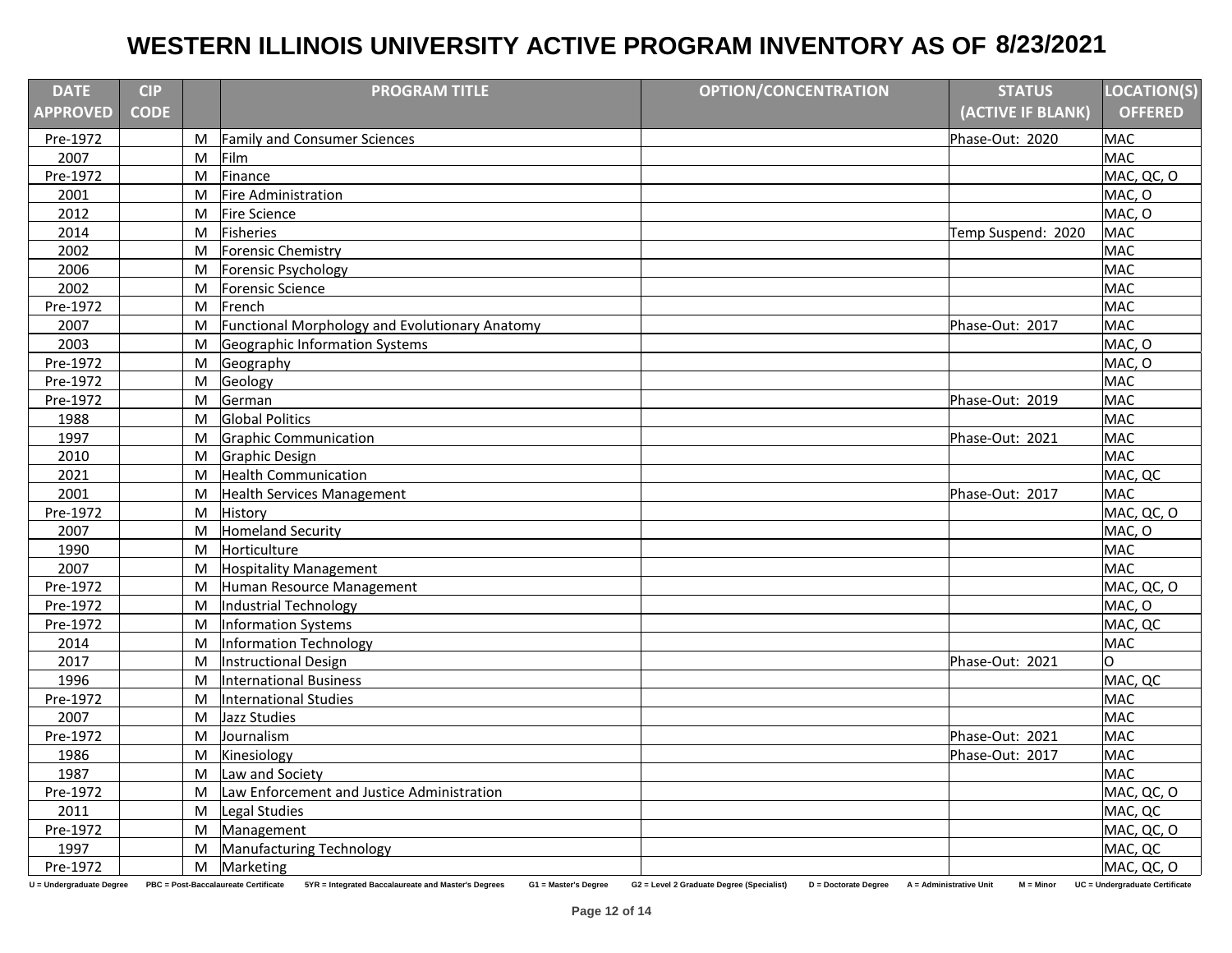| <b>DATE</b>                                                                                                                                                                                                                                                                                      | <b>CIP</b>  |           | <b>PROGRAM TITLE</b>                        | <b>OPTION/CONCENTRATION</b> | <b>STATUS</b>     | <b>LOCATION(S)</b> |  |
|--------------------------------------------------------------------------------------------------------------------------------------------------------------------------------------------------------------------------------------------------------------------------------------------------|-------------|-----------|---------------------------------------------|-----------------------------|-------------------|--------------------|--|
| <b>APPROVED</b>                                                                                                                                                                                                                                                                                  | <b>CODE</b> |           |                                             |                             | (ACTIVE IF BLANK) | <b>OFFERED</b>     |  |
| Pre-1972                                                                                                                                                                                                                                                                                         |             | M         | Mathematics                                 |                             |                   | MAC, QC            |  |
| 2019                                                                                                                                                                                                                                                                                             |             | M         | <b>Mental Health</b>                        |                             |                   | MAC, QC            |  |
| 1983                                                                                                                                                                                                                                                                                             |             | M         | Microbiology                                |                             |                   | <b>MAC</b>         |  |
| 2015                                                                                                                                                                                                                                                                                             |             | M         | Middle Level Literacy Teaching              |                             |                   | <b>MAC</b>         |  |
| 2015                                                                                                                                                                                                                                                                                             |             | M         | Middle Level Mathematics Teaching           |                             |                   | <b>MAC</b>         |  |
| 2015                                                                                                                                                                                                                                                                                             |             | M         | Middle Level Science Teaching               |                             |                   | <b>MAC</b>         |  |
| 2015                                                                                                                                                                                                                                                                                             |             | M         | Middle Level Social Studies Teaching        |                             |                   | <b>MAC</b>         |  |
| 2016                                                                                                                                                                                                                                                                                             |             | M         | <b>Military History</b>                     |                             | Phase-Out: 2021   | <b>MAC</b>         |  |
| Pre-1972                                                                                                                                                                                                                                                                                         |             | M         | Military Science                            |                             |                   | <b>MAC</b>         |  |
| 2009                                                                                                                                                                                                                                                                                             |             | M         | Modern Global History                       |                             | Phase-Out: 2021   | <b>MAC</b>         |  |
| Pre-1972                                                                                                                                                                                                                                                                                         |             | M         | <b>Music</b>                                |                             |                   | <b>MAC</b>         |  |
| 2002                                                                                                                                                                                                                                                                                             |             | M         | <b>Music Business</b>                       |                             |                   | <b>MAC</b>         |  |
| 1987                                                                                                                                                                                                                                                                                             |             | M         | Natural Resources Conservation              |                             |                   | <b>MAC</b>         |  |
| 2013                                                                                                                                                                                                                                                                                             |             | M         | Network Technologies                        |                             |                   | <b>MAC</b>         |  |
| 2004                                                                                                                                                                                                                                                                                             |             | M         | Neuroscience                                |                             |                   | <b>MAC</b>         |  |
| 2006                                                                                                                                                                                                                                                                                             |             | M         | Nonprofit Administration                    |                             |                   | MAC, QC            |  |
| 2003                                                                                                                                                                                                                                                                                             |             | M         | Nutrition                                   |                             |                   | MAC, O             |  |
| Pre-1972                                                                                                                                                                                                                                                                                         |             | M         | Occupational Safety                         |                             |                   | <b>MAC</b>         |  |
| Pre-1972                                                                                                                                                                                                                                                                                         |             | M         | <b>Operations Management</b>                |                             |                   | MAC, QC            |  |
| 2011                                                                                                                                                                                                                                                                                             |             | M         | Outdoor Leadership                          |                             |                   | <b>MAC</b>         |  |
| Pre-1972                                                                                                                                                                                                                                                                                         |             | ${\sf M}$ | Philosophy                                  |                             |                   | MAC, O             |  |
| 2005                                                                                                                                                                                                                                                                                             |             | M         | Photographic Media                          |                             | Phase-Out: 2017   | <b>MAC</b>         |  |
| Pre-1972                                                                                                                                                                                                                                                                                         |             | M         | Physics                                     |                             |                   | <b>MAC</b>         |  |
| 2010                                                                                                                                                                                                                                                                                             |             | M         | <b>Plant Breeding</b>                       |                             |                   | <b>MAC</b>         |  |
| Pre-1972                                                                                                                                                                                                                                                                                         |             | M         | Political Science                           |                             |                   | MAC, O             |  |
| 2016                                                                                                                                                                                                                                                                                             |             | M         | <b>Precision Agriculture</b>                |                             |                   | <b>MAC</b>         |  |
| 1979 (?)                                                                                                                                                                                                                                                                                         |             | M         | Pre-Law Honors                              |                             |                   | <b>MAC</b>         |  |
| 2010                                                                                                                                                                                                                                                                                             |             | M         | Pre-MBA                                     |                             |                   | MAC, QC            |  |
| 1999                                                                                                                                                                                                                                                                                             |             | M         | Professional Writing                        |                             |                   | MAC, QC, O         |  |
| Pre-1972                                                                                                                                                                                                                                                                                         |             | ${\sf M}$ | Psychology                                  |                             |                   | MAC, QC, O         |  |
| 2015                                                                                                                                                                                                                                                                                             |             | M         | Psychology of Substance Abuse               |                             | Phase-Out: 2022   | MAC                |  |
| 1987                                                                                                                                                                                                                                                                                             |             | M         | Public Administration and Public Service    |                             |                   | <b>MAC</b>         |  |
| 2015                                                                                                                                                                                                                                                                                             |             | M         | Queer Studies                               |                             |                   | <b>MAC</b>         |  |
| Pre-1972                                                                                                                                                                                                                                                                                         |             | M         | Recreation, Park and Tourism Administration |                             |                   | MAC, QC, O         |  |
| 1987                                                                                                                                                                                                                                                                                             |             | M         | Religious Studies                           |                             |                   | MAC, QC, O         |  |
| 2008                                                                                                                                                                                                                                                                                             |             | M         | Scuba Diving                                |                             |                   | <b>MAC</b>         |  |
| 1986                                                                                                                                                                                                                                                                                             |             | M         | Security Administration                     |                             |                   | MAC, QC, O         |  |
| 2013                                                                                                                                                                                                                                                                                             |             | M         | Social Media                                |                             |                   | MAC, QC, O         |  |
| Pre-1972                                                                                                                                                                                                                                                                                         |             | M         | Sociology                                   |                             |                   | MAC, QC, O         |  |
| Pre-1972                                                                                                                                                                                                                                                                                         |             |           | M Spanish                                   |                             |                   | MAC, QC            |  |
| 5YR = Integrated Baccalaureate and Master's Degrees<br>U = Undergraduate Degree<br>PBC = Post-Baccalaureate Certificate<br>G1 = Master's Degree<br>G2 = Level 2 Graduate Degree (Specialist)<br>D = Doctorate Degree<br>A = Administrative Unit<br>$M = Minor$<br>UC = Undergraduate Certificate |             |           |                                             |                             |                   |                    |  |